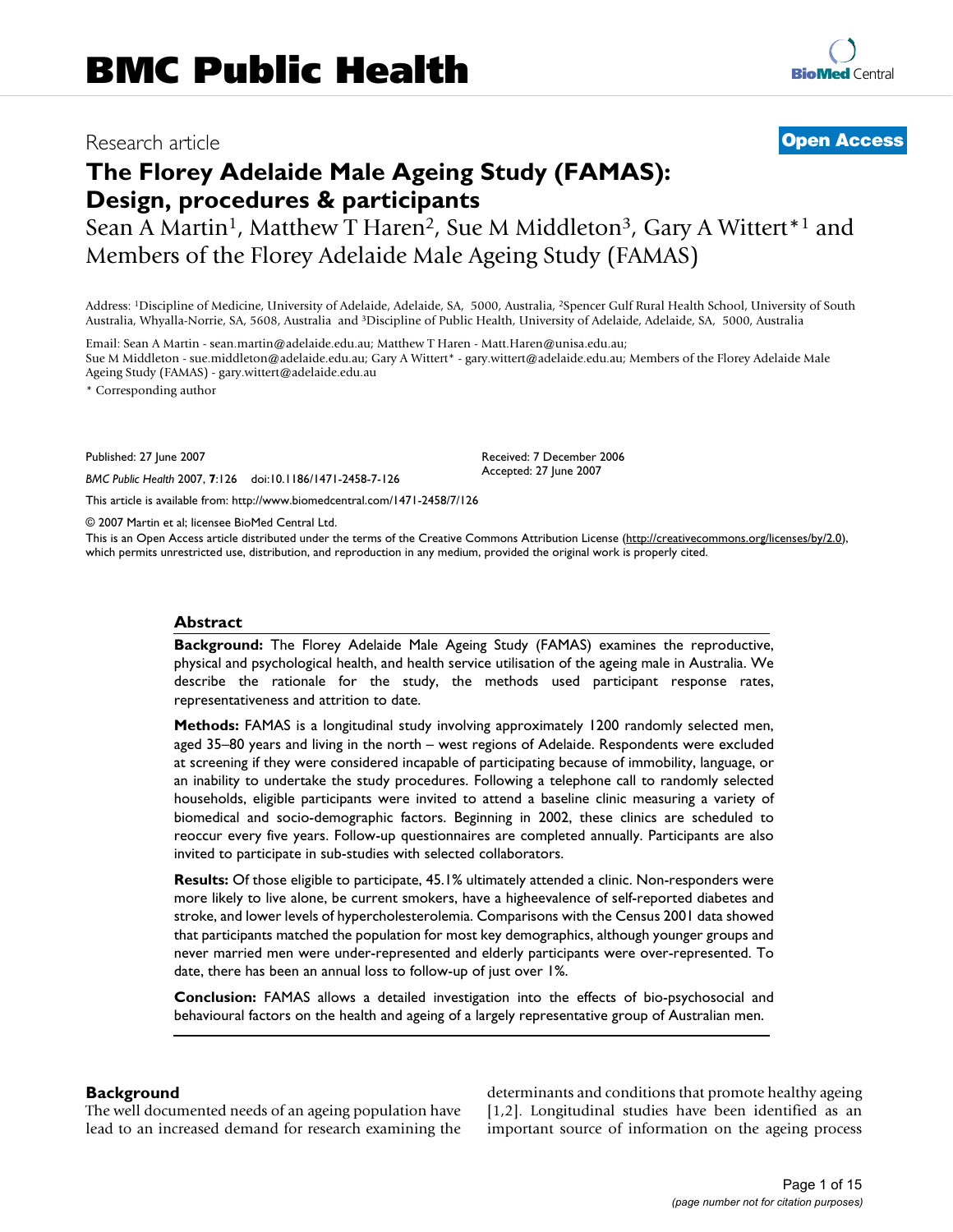through their unique ability to track a variety of events and conditions and the interactions between them over an extended period of time [3]. A large number of cohort studies now exist, both in Australia and abroad (see [4] for review), that to a varying extent have sought to address issues associated with the ageing process.

Despite this, there still remain few comprehensive studies investigating the biomedical physical, psychological, social and behavioural elements of the ageing process in Australian men, in spite of poorer health outcomes when compared to ageing women [5]. Compared to women, Australian men have higher rates of physical and psychological disease, and death. Generally, men are also less likely than women to adopt a healthier lifestyle [6]. Despite these disparities, the health of men and changes in their health status with ageing is one of the most understudied areas of health research. This has lead to a number of peak and government bodies to call for a comprehensive men's health longitudinal study [7-9]. Accordingly, a well-characterised cohort of men representing a range of age groups, and followed for an extended period, is considered of value.

The Florey Adelaide Male Ageing Study (FAMAS) is a multi-disciplinary population cohort study examining the health and health-related behaviours of men, aged 35–80 years and living in the north-west regions of Adelaide. It employs a broad range of investigative procedures in assessing the variable interactions that contribute to the health and health related behaviours of men. The principal aims of FAMAS are to investigate: 1) Incidence of and risk factors associated with chronic physical and psychological disorders in a representative group of Australian men; 2) Endocrinology of the ageing male and its relationship with age, health status and male-specific conditions (e.g. prostate health, erectile function, lower urinary tract symptoms); 3) Determinants of the utilization of health services amongst males. The main outcome variables are incidence of chronic health conditions (e.g. diabetes, cardiovascular disease, asthma, musculoskeletal conditions, cancer, obesity); sexual health and function; prostate health and function (including lower urinary tract symptoms); muscle strength and function; psychological disorders and function, male health service utilization, general health and well-being; physical activity levels; medication usage. In addition, the project involves a number of cross-sectional sub-studies investigating specific age related conditions.

This paper details the study methodology of FAMAS, including the design, sample techniques and clinic and research protocols used. To date there is little data on the factors associated with participation in the few longitudinal studies that specifically investigate the health of men

in Australia. Research from other ageing cohort studies suggest that time constraints, low socio-economic status, smoking status and a lack of perceived benefit are all significant barriers to participation in men [10-12]. This is an area requiring further investigation in the Australian male population. Potential sources of selection and observational bias will be also examined through analysis of sampling and attrition. Finally, the cohort will be compared with available national data on key demographics for comparability with the target populations.

# **Methods**

# *Study design*

The Florey Adelaide Male Ageing Study (FAMAS) is a population-based longitudinal study that commenced in 2002 involving 1195 men aged 35–80 years recruited from the north-west regions of Adelaide. As a result of funding availability men were enrolled in two phases: from August 2002 until July 2003, inclusive (Phase 1, 568 participants) and June 2004 to May 2005 (Phase 2, 627 participants). Participants are asked to complete annual follow-up questionnaires tracking any changes to their contact, health status and health service utilization. In addition, other issues such as gambling activities, sleep structure, personal relationships and personal stressors are explored. Subjects are also invited to participate in additional nested case-control studies with selected collaborators. Follow-up full clinic evaluations are scheduled to occur at five-yearly intervals.

# *Ethics & participant feedback*

All protocols herein were approved by the Royal Adelaide Hospital Research Ethics committee and, where appropriate, the Aboriginal Health Research Ethics Committee of South Australia.

Participants were provided with feedback upon completion of all study procedures. Following baseline clinics, a copy of all relevant results (laboratory, clinical) accompanied with an explanatory cover letter was sent to participants' and, where permission was given, to their nominated physician. In the case of a clinically significant result, participants were advised to immediately contact their treating physician for further examination.

# *Participant recruitment*

#### *Participant criteria & sampling*

Participants in the study were required to be male, aged between 35 and 80 years at the time of recruitment, living in the defined catchment area of north and west Adelaide with a connected telephone and number listed in the Electronic White Pages (EWP), be willing and able to comply with the protocol and give written, informed consent. Exclusion criteria were limited to living outside the catchment area and telephone numbers that belonged to non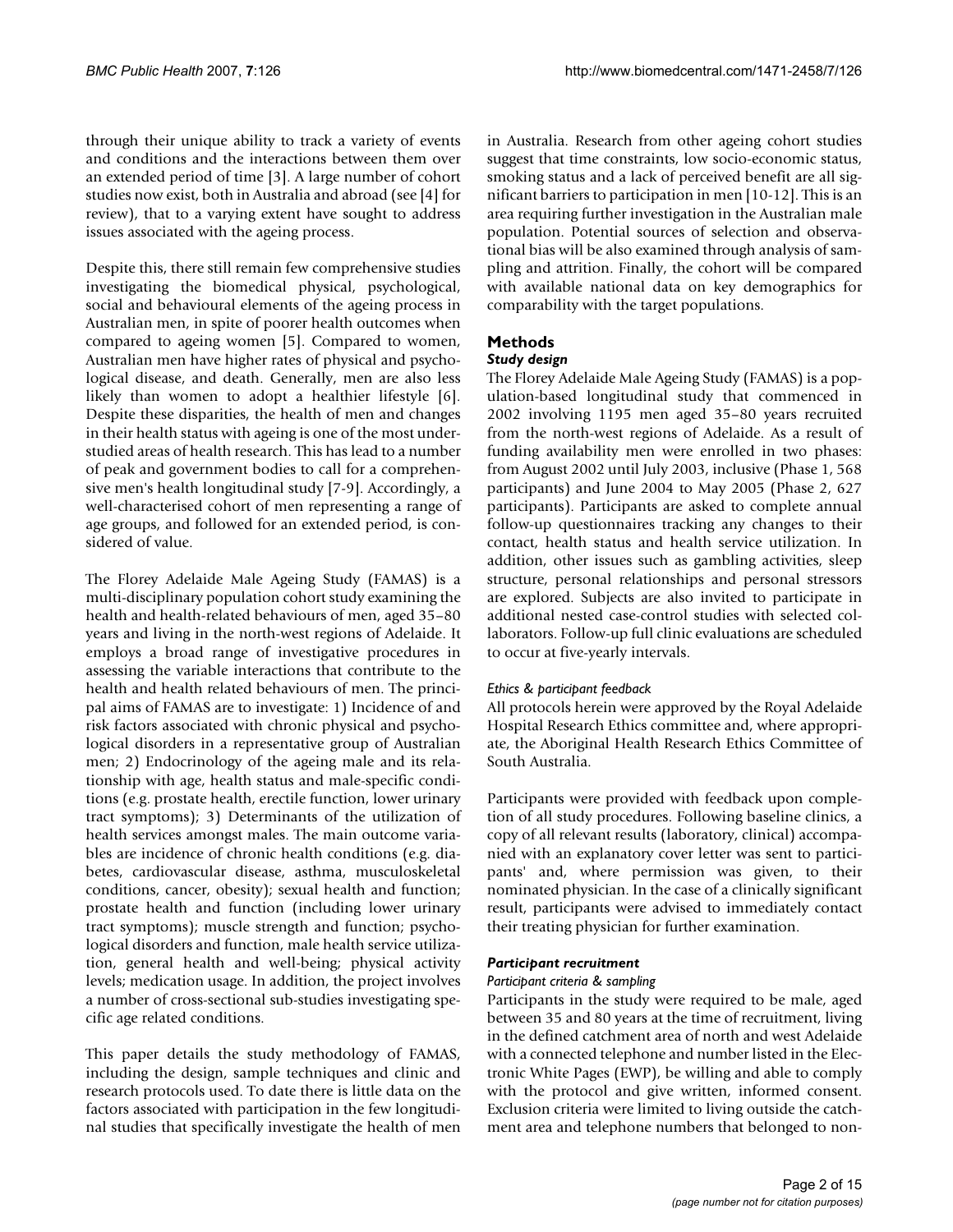residential properties (i.e. businesses, institutions and residential-care facilities) in accordance with the desire to accurately reflect the male population of the sample. Highly trained recruitment staff were also instructed to exclude respondents if they were: a) of insufficient mental or physical ability to understand the requirements of participation or adequately participate; b) to ill or otherwise incapacitated to attend clinics; c) currently residing in an institution (e.g. aged care facility); or d) had severely limited English (see also: *Recruitment & CATI survey*).

The sample was stratified into the two health regions directly under investigation: Western Adelaide and Northern Adelaide. The northern and western areas of Adelaide comprise approximately half of the city's population and over a third of the State's population. These regions broadly reflect the demographic profile of the State's population.

Residential households were selected at random, with the male person aged between 35 and 80 years to last have his birthday invited for interview and study participation. This method of randomly selecting within the household avoids a selection bias towards the unemployed, retired or homemakers [10,12].

# *Recruitment & CATI survey*

In accordance with established mailing protocols [13], a letter introducing the study, along with an information brochure, was sent to selected households approximately 2 weeks prior to attempting to contact the residence. The letter and brochure informed potential participants of the purpose of the study and indicated that they could expect to be contacted by telephone. Contact details were also supplied for willing participants who for logistical reasons, could not be contacted during regular recruitment period hours. A number of initiatives were undertaken to increase general awareness of the study in the target community. These included local media events (television, print and radio) and a study launch held at a national sporting complex and opened by the State's health minister, with various political, sporting and business identities and members of the general public attending.

The telephone recruitment was conducted by an external agency with qualified staff utilizing a Computer-Assisted Telephone Interviewing (CATI) system. This method utilises the Electronic White Pages (EWP) as the sampling frame, using six digits of the standard eight digit telephone number in addition to prefixes and exchanges provided by the directory's administrator (Telstra) within geographically defined areas. This technique yields a final sampling frame that is more than adequate to cover all households within the catchment areas and has been demonstrated to be as effective as other survey methods

[14]. The CATI transcript included a series of questions relating to the interviewees demographics (age group, residential location, predominant occupation, number of adults/children in household), history of health conditions/events (physician nominated diabetes, asthma, bronchitis, emphysema, heart attack, stroke, angina or none) and nominated risk factors (smoking, weight/ height self-estimates, hypercholesterolemia, hypertension). The transcript also allowed the coding of all reasons for non-participation (i.e. poor to no English skills, too busy, lack of perceived benefit, too old, don't want to, too sick, none given or other).

Following removal of all non-residential telephone numbers from the drawn sample, calls were made on alternate evenings and weekends to maximize chance of contact. Calls were also made on other occasions if specifically requested. In general, no more than ten attempts were made to the same phone number. Upon contacting the household, the interviewer firstly identified themselves and the purpose of the study. The interviews were conducted in English however every attempt was made to be as inclusive as possible for all interviewees. When required for poor-English speaking interviewees, a friend or family member of the interviewee was arranged to join the telephone interview as an interpreter (and attend the subsequent clinic session). To further facilitate recruitment, the interview was restricted to approximately 15 minutes duration. Participants were subsequently given reminder calls on the eve of their clinic visit. The period between screening call and clinic was generally within a fortnight and no more than two months

# *Measurements*

# *Clinic visits*

Baseline visits took place at the Queen Elizabeth (TQEH) and Lyell McEwin Health Service (LMHS) depending on a participants residence. In general, clinics were held from Monday to Saturday (between 0700 and 1130) on alternating weeks at the respective locations. Participants arrived following an overnight fast of approximately 12 hours for a blood draw. If a subject's medication regimen prevented a fasting visit, this was duly recorded in the clinic notes.

Prior to participation, subjects were sent a clinic pack containing all study documentation (information & consent forms, personal, secondary & physician contact detail forms) as well as the self-administered FAMAS Questionnaire A. This was compiled as a general health and wellbeing questionnaire with well-validated measures extensively used in population research. Questionnaire A included standard demographic questions based on those in the Australian Census 2001 [15] regarding ethnicity, income, education and work status, and health informa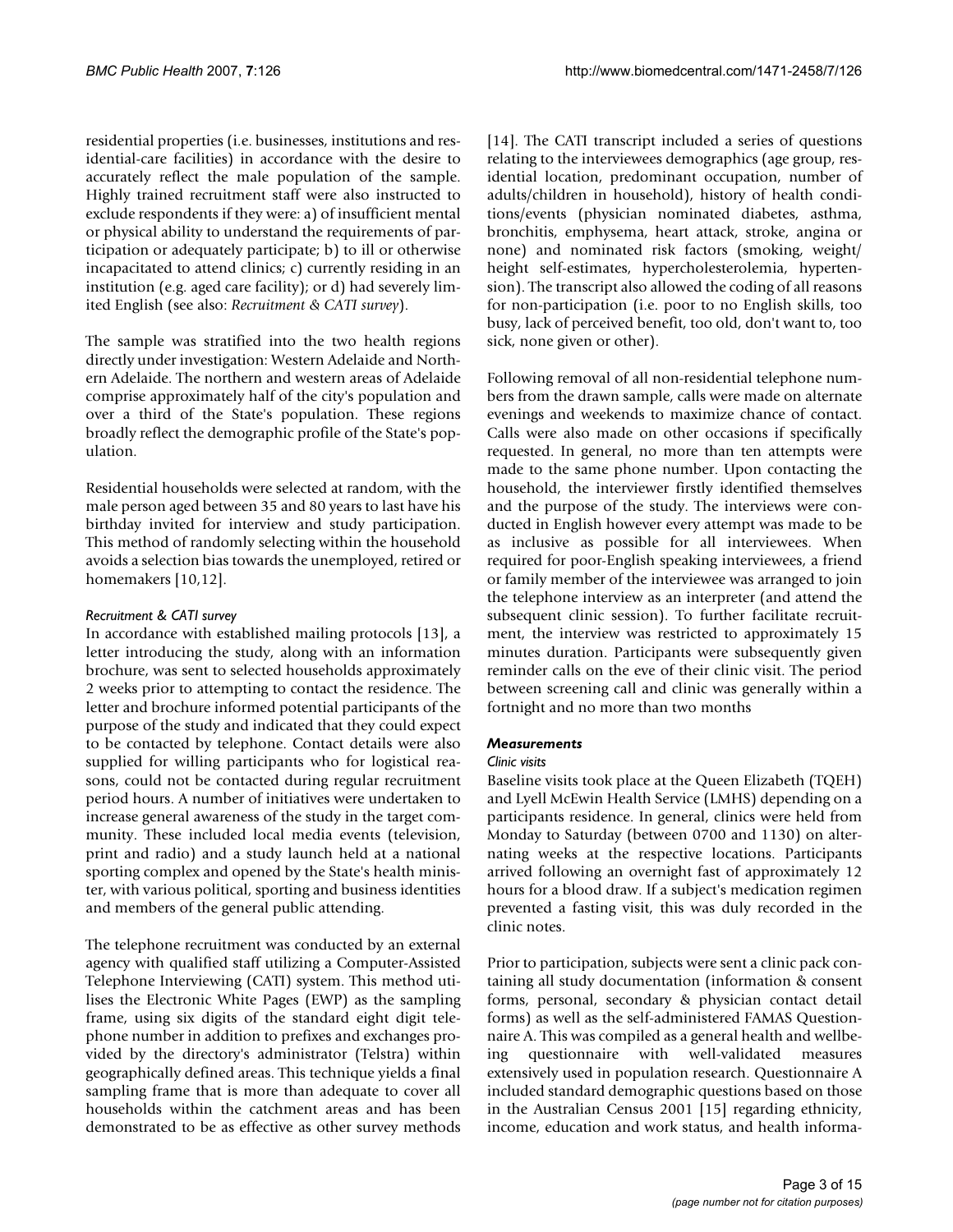tion regarding medical conditions, prior surgery, medication use and cigarette smoking from other statutory sources [16]. Also included in this questionnaire was the 36-item short-form health survey (SF-36, [17]), the Beck Depression Inventory (BDI, [18]), physical activity measure (1999 National Physical Activity Survey, [19]), the International Prostate Symptom Scale (IPSS, [20]) and items assessing symptoms of obstructive sleep apnoea (OSA, [21]). Clinic packs also included the Australian Cancer Council of Victoria's (ACCV) self-administered, optically scanned Food Frequency Questionnaire (FFQ), used to assess the composition of participants' diets [22].

During clinic visits, a separate questionnaire assessing sexual desire and erectile function (Questionnaire B) was completed in private. This included the Sexual Desire Inventory 2 (SDI-2, [23]), the International Index of Erectile Function (IIEF, [24]) and a Global Impotence Rating (GIR, [25]). Participants were also required to complete a brief survey recording their levels of engagement with a variety of health care providers and satisfaction with available services (Health Service Utilization Questionnaire; see Additional File 1).

Anthropometry (height, weight, waist and hip measurements as per Norton & Olds [26]), blood pressure measurements, a brief neuropsychological assessment (Fuld Object Memory Evaluation [27], Trail Making Test [28] and finger tapping & handgrip strength [29]), and uroflowometry tests were also completed during the approximate 45-minute clinic visit (see below). In addition, clinic staff had the capacity to record any other observations on participants deemed to be of clinical relevance.

# *Blood sample*

A fasting blood sample (approximately 25 ml) was taken upon arrival at clinic by venipuncture in the antecubital fussa and immediately refrigerated and transported to a NATA certified laboratory for analysis. Measured and calculated parameters are summarized in Table 1. Surplus serum was stored at -70°C for future analysis. An additional 5 ml of whole blood was collected for DNA analysis.

# *Uroflowometry*

A portable uroflowometry analyser (UROCAP-II, Laborie Medical, Technologies, Ontario, Canada) was used to measure multiple characteristics of a participant's urine flow (peak & mean flow; voiding & flow time; time to peak flow; voided volume). Following completion of testing, a small sample (approximately 5 ml) was collected and stored for later analysis.

#### *DEXA scans*

Participants had whole body and lumbar spine bone mineral density (BMD) and whole body and regional body fat and lean mass measured by dual energy x-ray absorptiometry (DEXA) at their earliest convenience using the LUNAR DPX+ pencil beam densitometer (GE Lunar Corporation). Participants were informed of radiation exposure levels ( $\sim$ 0.18  $\mu$ Sv per scan) and given the opportunity to discuss the procedure with an experienced administrator. Ultimately, 89.5% of participants agreed to a DEXA scan, with work commitments being the major reason cited for non-attendance.

#### *HIC data*

Following specific consent from participants, data were obtained from Medicare Australia on participants' usage of the Medicare & Pharmaceutical Benefits Schemes and linked with self reports of health conditions, health service and medication usage. This data is anticipated to be collected at every clinic wave.

#### *Follow-up questionnaires (FUQ)*

Study participants are also required to complete annual questionnaires documenting any changes to their contact and physician details as well including repeated measures on health and physical status. In addition to repeated measures, stable variables (e.g. birth weight) are regularly included in questionnaires to better characterize the cohort. FUQ's are expected to take no more than 15 minutes to complete. FUQ's are mailed to participants at the end of the week corresponding to their initial clinic visit. After a two-week period all participants with outstanding questionnaires are contacted by phone and asked to complete the questionnaire over the phone. If contact cannot be made, or if the participant does not have time, attempts are made to make contact the participant the following week for up to six weeks (assuming the participant remains willing). If after this period contact cannot be made, participant details are sought through all available secondary contacts (including nominated physicians) until notification is received. All contact with participants is logged into the study database.

#### *Sub studies*

In addition to the primary research aims of FAMAS, a number of sub studies have commenced in collaboration with researchers from various fields. The sub-studies are run in parallel with the main study. For a particular substudy, the enrolment criteria are defined, potential participants identified from the database, and a letter is sent with an invitation to enrol, with a follow-up telephone call after one week. Projects were required to be broadly related to the aims of FAMAS, to be either of informative or health value to participants and to avoid excessive contact. These have been detailed previously [30].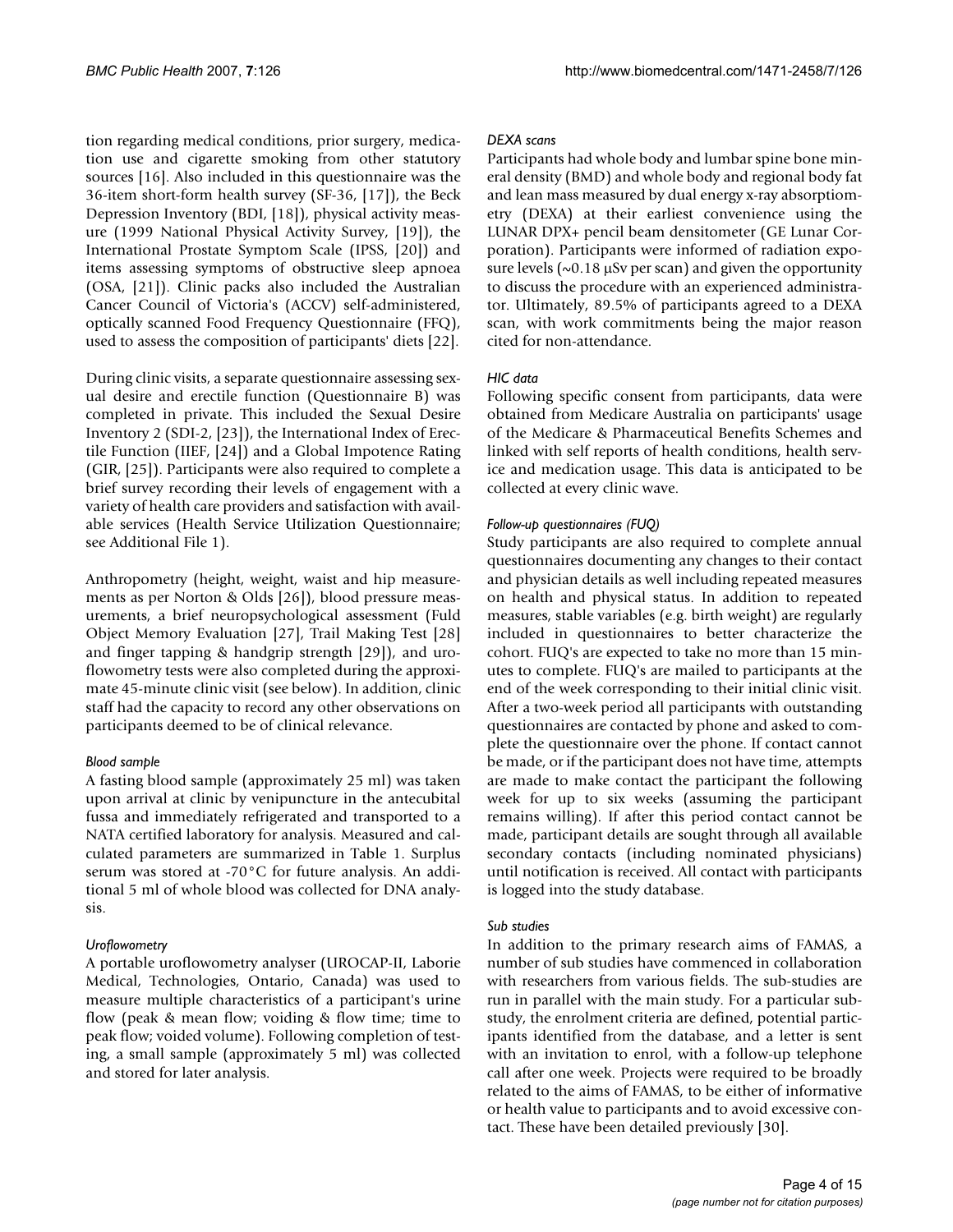**Table 1: Laboratory measurements**

| Laboratory Measurement                                                                   | Analytic Method              |
|------------------------------------------------------------------------------------------|------------------------------|
| <b>Androgens/Steroids</b>                                                                |                              |
| Total Testosterone (TT)                                                                  | Immulite 2000                |
| Bioavailable Testosterone (BT)                                                           | as per O'Connor et al., 1973 |
| Sex Hormone Binding Globulin (SHBG)                                                      | Immulite 2000                |
| Insulin-like Growth Factor (IGF-1; IGF-BP3)                                              |                              |
| Lipids                                                                                   |                              |
| <b>Total Cholesterol</b>                                                                 | Olympus AU5400               |
| High Density Lipoprotein Cholesterol (HDL)                                               | Olympus AU5400               |
| Low Density Lipoprotein Cholesterol (LDL)                                                | Olympus AU5400               |
| <b>Total Triglycerides</b>                                                               | Olympus AU5400               |
| <b>Glucose</b>                                                                           |                              |
| Glucose                                                                                  | Olympus AU5400               |
| Haemoglobin Alc (HbAlc)                                                                  | <b>Biorad Variant II</b>     |
| Insulin                                                                                  | Abott Axsym                  |
| <b>Prostate</b>                                                                          |                              |
| Prostate Specific Antigen (PSA)                                                          | Abott ARCHITECT <sup>®</sup> |
| Reproductive                                                                             |                              |
| Follicle Stimulating Hormone (FSH)                                                       | Abott ARCHITECT <sup>®</sup> |
| Luteinizing Hormone (LH)                                                                 | Abott ARCHITECT <sup>®</sup> |
| Oestradiol $(E_2)$                                                                       | Immulite 1                   |
| <b>Thyroid</b>                                                                           |                              |
| Thyroid Stimulating Hormone (TSH)                                                        | Abott ARCHITECT <sup>®</sup> |
| Triiodothyronine $(T_3)$                                                                 | Abott ARCHITECT <sup>®</sup> |
| Thyroxine $(T_4)$                                                                        | Abott ARCHITECT <sup>®</sup> |
| Liver                                                                                    |                              |
| Liver Function Test (including: Bilirubin, GGT, ALP ALP, ALT, AST, LD)                   | Olympus AU5400               |
| Kidney                                                                                   |                              |
| Urea                                                                                     | Olympus AU5400               |
| Creatinine                                                                               | Olympus AU5400               |
| Urate                                                                                    | Olympus AU5400               |
| Phosphate                                                                                | Olympus AU5400               |
| <b>Blood</b>                                                                             |                              |
| Complete Blood Exam (including: Haemoglobin, Haemodynamics, Platelets, White Cell Count) | Sysmex 1000i                 |
| Electrolytes (Sodium, Potassium, Chloride, Bicarbonate)                                  | Olympus AU5400               |
| Protein (including: Albumin, Globulin)                                                   | Olympus AU5400               |
| Calcium (Total & calculated lonized)                                                     | Olympus AU5400               |
|                                                                                          |                              |

Immulite 1 & Immulite 2000:Diagnostic Products Corporation, Los Angeles, Ca.;

Abbott Axsym & Abbott Architect: Abbott Diagnostics, Abbott Park Illinois; Olympus AU5400: Olympus Optical, Shizuoka-ken, Japan; Biorad Variant II: Biorad, Hercules, Ca.; Sysmex 1000i: Sysmex, Kobe, Japan.

#### *Cohort retention strategies*

Several previously successful strategies in maximizing cohort retention and maintaining regular contact were adopted. These included study branding for ease of recognition in the general and research community, explaining longitudinal nature of research, using experienced and friendly staff during clinics, placing emphasis on the potential direct and indirect health benefits to participants and the broader community, detailed contact information whilst emphasising confidentiality measures, use of reply paid envelopes for all source documentation and refunding postage fees incurred by participants [13,31]. Other measures adopted to maintain regular participant contact and ascertain current status included: i) *Birthday &*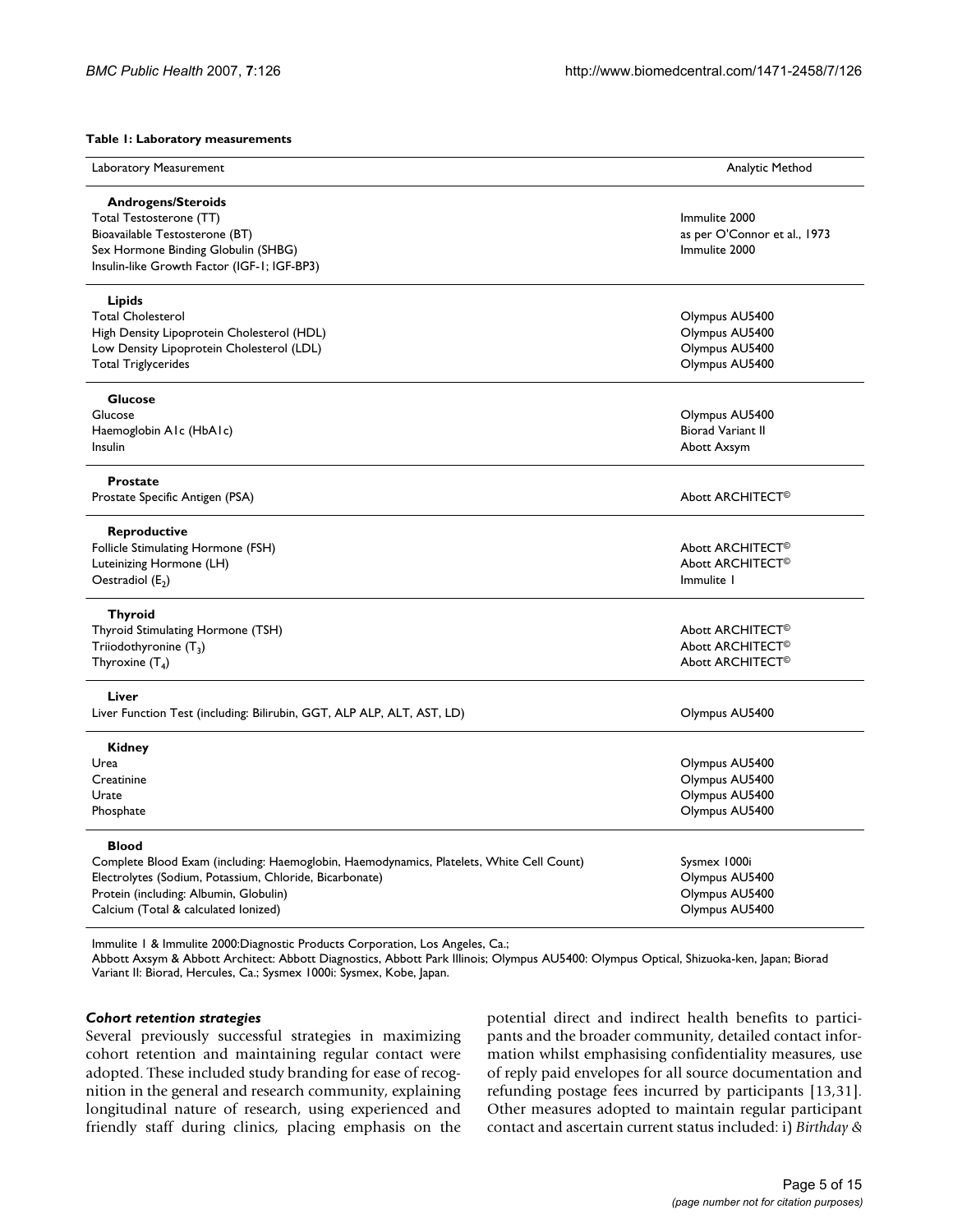*Christmas Cards* (also served to improve participant compliance); ii) *Biannual Newsletter* (an additional avenue to disseminate study results and general information); iii) *Follow-up Questionnaires* (a primary data source that includes participants' personal, secondary and health provider details).

A strict series of guidelines were also adopted for participant withdrawal and deaths. In the case of death, mortality data is also monitored from statutory sources (e.g. S.A Births, Death & Marriages Registration Offices, S.A. Cancer Registry, & National Death Index).

#### *Representativeness*

The representativeness of the cohort was assessed through comparison of selected demographic data (age, region, marital status, educational data, income & work status) with the 2001 Census figures [15] for the target (northern & western Adelaide) and Australian population.

#### *Data collection & analyses*

All study data collected is checked for completeness and clarity upon receipt and stored on a secure SQL server, backed up nightly and accessed through a customized management information system. All source and linked data undergo random quality control checks for corruptions during data migration.

For responders vs. non-responders, and active participants vs. withdrawn, groups were compared using chi-square tests and the resulting standardized cell residuals for categorical characteristics and t-tests for continuous characteristics, where appropriate.

# **Results**

#### *Response rates*

Figure 1 shows the participant disposition from initial random sampling through to participation in study clinics. After adjusting for those not contactable or ineligible in accordance with the methods of Slattery et al [32], the response rate for the study (percentage of sample eligible for recruitment) was 67.8%, the overall participation rate (percentage of eligible sample who agreed to be interviewed) was 70.7% and the final response rate of the eligible sample that ultimately attended the clinic was 45.1%. Of the 3115 men sampled, 57 had "low English" or equivalent recorded.

# *Non- responders*

A comparison between non-responders and the 1195 study participants is shown in Table 2. Non-responders were those men that refused participation in the study but had completed some or all of a series of supplementary demographic questions.





There was no age difference observed between participants and non-responders. Similarly, there was no difference between groups for area of residence, estimated body mass index (BMI: calculated from self-reports of weight & height), or number of children in a household. Additionally, no obvious difference existed in the type of work men had done for most of their lives (data not shown).

In terms of health status, non-responders were no different in prevalence of physician-diagnosed incidences of hypertension, asthma, bronchitis, emphysema, heart attacks, episodes of angina or mental health conditions (anxiety, depression, stress or other). However, there was an increased prevalence of diabetes and stroke in those that chose not to participate. There was no recorded difference between groups for participants reporting an absence of existing health conditions. Non-responders were, however, more likely to live alone and be current smokers (although there was no difference between groups on whether they had previously smoked regularly). Nonresponders were also less likely to report elevated cholesterol levels (both previously and at time of interview).

# *3.3 Loss to follow-up*

In order to assess the non-randomness of any loss to follow up (LTFU) for the study to date, a comparison of selected demographics (age, employment & marital status, education & income) between active FAMAS participants and study losses was performed (Table 3). Subject losses (deaths, withdrawals) were more likely to occur in the elderly subset. No other differences in the selected demographics were observed. Of all study withdrawals, 39.5% were as a result of death. The most commonly cited causes for retraction of consent were "increased time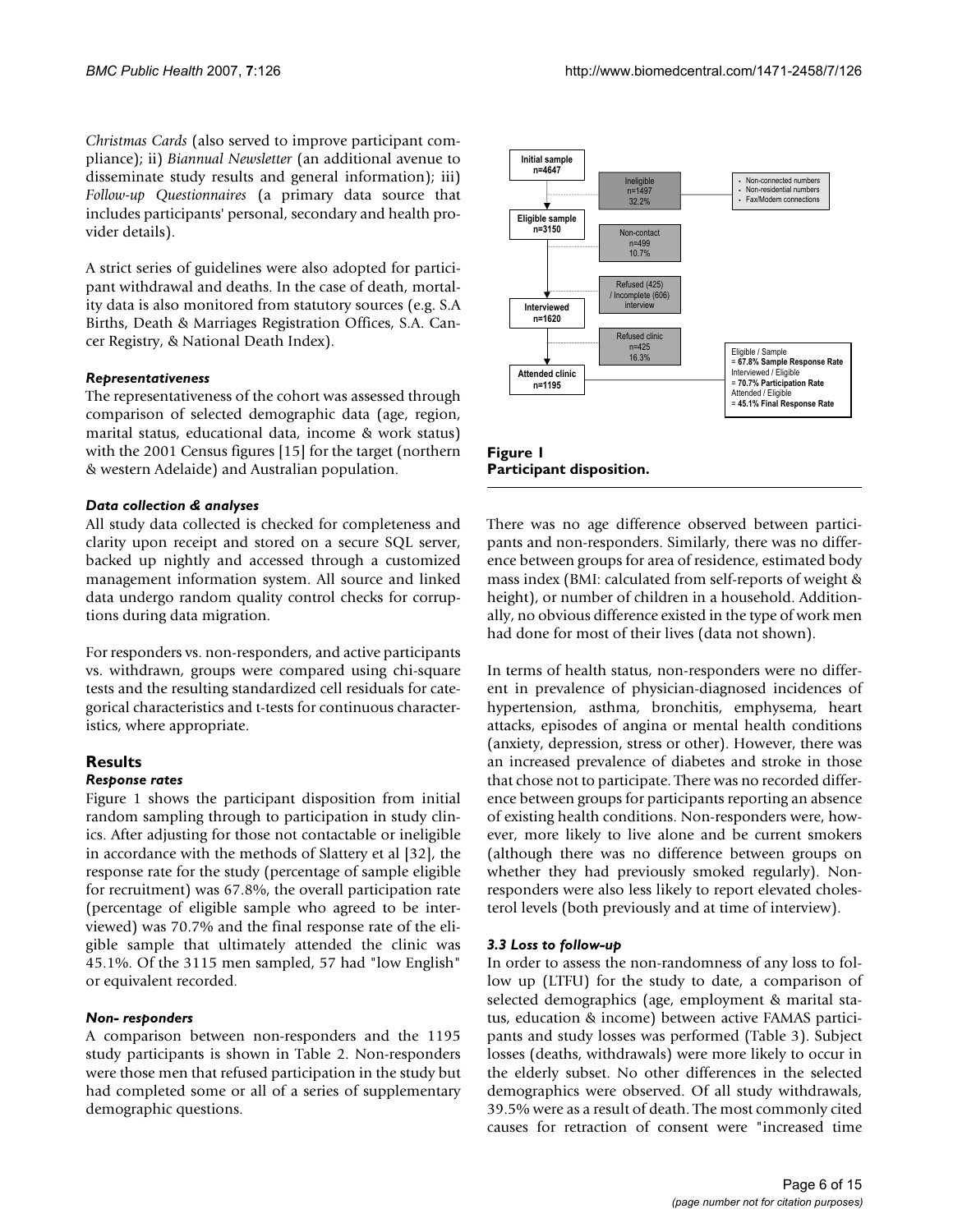| Characteristic                      | Participant  | Non-Responder             | p-value |
|-------------------------------------|--------------|---------------------------|---------|
| <b>Region:</b>                      | $[n = 1195]$ | $\Gamma$ n = 1920]        | 0.12    |
| Western Adelaide                    | 589 (49.3)   | 1002(52.2)                |         |
| Northern Adelaide                   | 606 (50.7)   | 918 (47.8)                |         |
| <b>Age Group:</b>                   | $[n = 1195]$ |                           | 0.40    |
| $35 - 44$                           |              | [n = 487]                 |         |
|                                     | 271 (22.7)   | 125(25.7)                 |         |
| $45 - 54$                           | 326 (27.3)   | 136(27.9)                 |         |
| $55 - 64$                           | 305 (25.5)   | 108(22.2)                 |         |
| $65 - 80$                           | 293 (24.5)   | 118(24.2)                 |         |
| Height (cm): mean (sd)              | $[n = 1195]$ | $[n = 556]$               | 0.81    |
|                                     | 175.8(7.2)   | 175.7(7.4)                |         |
| Weight (kg): mean (sd)              | $[n = 1194]$ | $[n = 529]$               | 0.26    |
|                                     | 85.1 (14.7)  | 84.2 (15.7)               |         |
| <b>BMI</b> ( $kg/cm2$ ): mean (sd)  | $[n = 1194]$ | $[n = 518]$               | 0.35    |
|                                     | 27.5(4.4)    | 27.3 (4.6)                |         |
| <b>BMI Category:</b>                | $[n = 1194]$ | $[n = 518]$               | 0.33    |
| Underweight (< 20)                  | 25(2.1)      | 9(1.7)                    |         |
| Normal (20-24.9)                    | 324(27.1)    |                           |         |
|                                     |              | 162(31.3)                 |         |
| Overweight (25-30)                  | 556 (46.6)   | 234 (45.2)                |         |
| Obese (>30)                         | 289 (24.2)   | 113(21.8)                 |         |
| <b>Current Smoker:</b>              | $[n = 1195]$ | [n = 576]                 | 0.001   |
| Yes                                 | 216(18.1)    | $147 (25.5)^*$            |         |
| No                                  | 945 (79.1)   | 413(71.7)                 |         |
| Occasionally                        | 34(2.8)      | 16(2.8)                   |         |
| <b>Ever Smoked Regularly:</b>       | $[n = 979]$  | $[n = 429]$               | 0.83    |
|                                     | 556 (56.8)   | 241 (56.2)                |         |
| <b>Ever High Cholesterol:</b>       | $[n = 1195]$ | $[n = 572]$               | 0.03    |
|                                     |              |                           |         |
| Yes                                 | 447 (37.4)   | 181(31.6)                 |         |
| No                                  | 714 (59.7)   | 381 (66.6)*               |         |
| Don't know                          | 15(1.3)      | 6(1.0)                    |         |
| Never Measured                      | 19(1.6)      | 4(0.7)                    |         |
| <b>Current High Cholesterol:</b>    | $[n = 438]$  | $[n = 181]$               | 0.0003  |
| Yes                                 | 236 (53.9)   | 99 (54.7)                 |         |
| No                                  | 70 (16.0)    | 50 (27.6)*                |         |
| Don't know                          | 132(30.1)    | 32 (17.7)                 |         |
| <b>Ever High Blood Pressure:</b>    | $[n = 1195]$ | $[n = 572]$               | 0.25    |
| Yes                                 | 375 (31.4)   | 186 (32.5)                |         |
| No                                  | 816 (68.3)   | 381 (66.6)                |         |
| Don't know                          | 3(0.3)       | 5(0.9)                    |         |
| <b>Current High Blood Pressure:</b> | $[n = 365]$  | $[n = 186]$               | 0.41    |
|                                     |              |                           |         |
| Yes                                 | 265 (72.6)   | 142(76.3)                 |         |
| No                                  | 77 (21.1)    | 37 (19.9)                 |         |
| Don't know                          | 23(6.3)      | 7(3.8)                    |         |
| No. Adults (18+) in Household:      | $[n = 1179]$ | $[n = 576]$               | 0.03    |
| L                                   | 169(14.3)    | $109$ (18.9) <sup>*</sup> |         |
| 2                                   | 788 (66.8)   | 357 (62.0)                |         |
| 3                                   | 144(12.2)    | 81 (14.1)                 |         |
| $4+$                                | 78 (6.6)     | 29 (5.0)                  |         |
| No. Children (<18) in Household:    | [n = 1179]   | $[n = 576]$               | 0.32    |
| 0                                   | 862 (73.1)   | 407 (70.7)                |         |
|                                     |              |                           |         |
| I                                   | 103(8.7)     | 64 (II.I)                 |         |
| 2                                   | 149(12.6)    | 78 (13.5)                 |         |
| 3                                   | 55 (4.7)     | 20 (3.5)                  |         |

#### **Table 2: Selected characteristics of FAMAS participants & non-responders**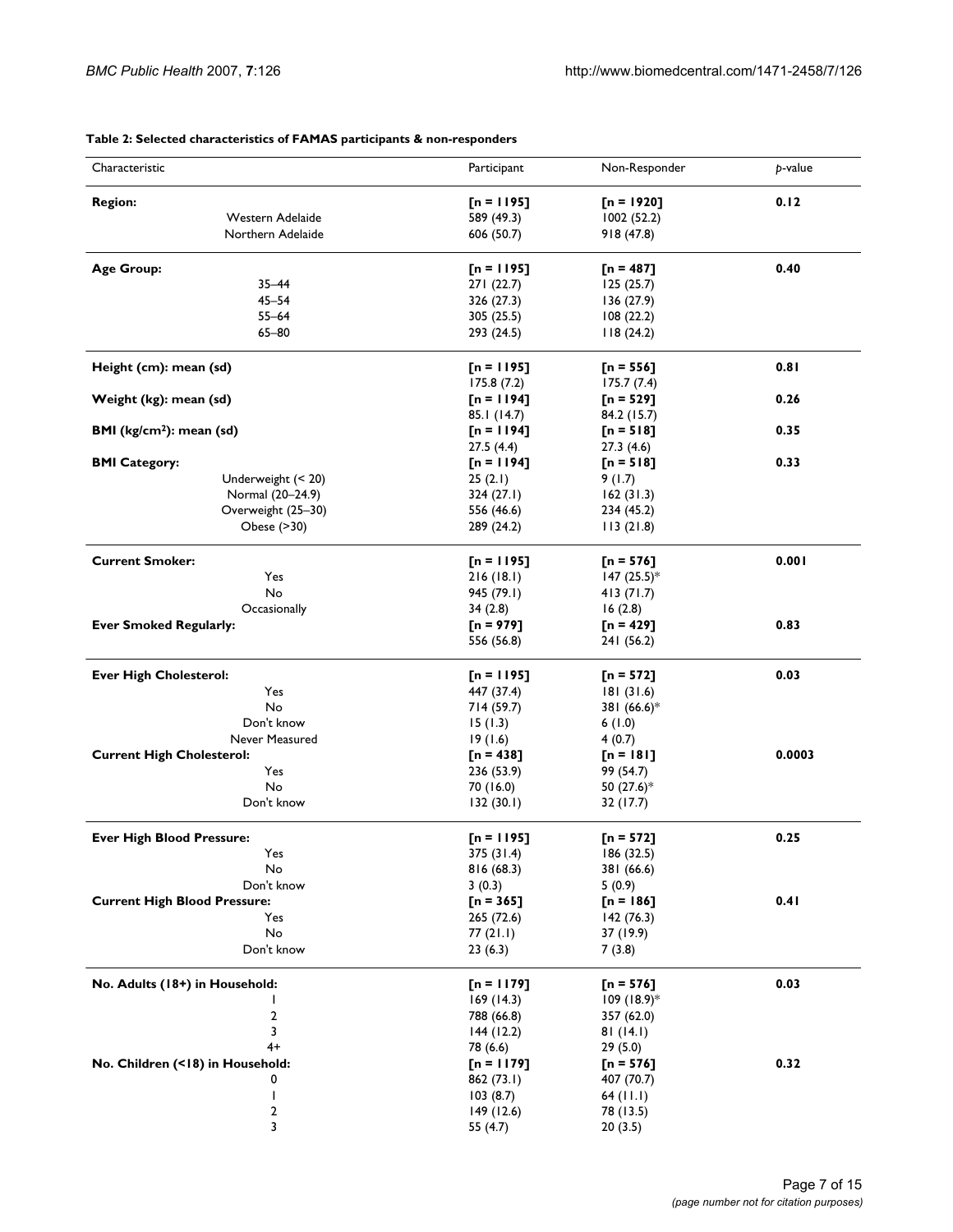| Table 2: Selected characteristics of FAMAS participants & non-responders (Continued) |  |  |  |  |
|--------------------------------------------------------------------------------------|--|--|--|--|
|                                                                                      |  |  |  |  |

| $4+$                            | 10(0.8)      | 7(1.2)      |        |
|---------------------------------|--------------|-------------|--------|
|                                 |              |             |        |
| <b>Physical Conditions</b>      |              |             |        |
| <b>Diabetes:</b>                | $[n = 1195]$ | $[n = 575]$ | 0.0003 |
|                                 | $106(8.9)$ * | 84 (14.6)   |        |
| Asthma:                         | $[n = 1195]$ | $[n = 575]$ | 0.06   |
|                                 | 134(11.2)    | 48(8.3)     |        |
| <b>Bronchitis:</b>              | $[n = 1179]$ | $[n = 575]$ | 0.12   |
|                                 | 142(12.0)    | 55 (9.6)    |        |
| Emphysema:                      | $[n = 1179]$ | $[n = 575]$ | 0.94   |
|                                 | 30(2.5)      | 15(2.6)     |        |
| <b>Heart Attack:</b>            | $[n = 1179]$ | $[n = 575]$ | 0.68   |
|                                 | 72(6.1)      | 38 (6.6)    |        |
| <b>Stroke:</b>                  | $[n = 1179]$ | $[n = 575]$ | 0.04   |
|                                 | $21(1.8)$ *  | 19(3.3)     |        |
| Angina:                         | $[n = 1195]$ | $[n = 575]$ | 0.77   |
|                                 | 62(5.2)      | 28 (4.9)    |        |
| None of the above:              | $[n = 1179]$ | $[n = 575]$ | 0.95   |
|                                 | 781 (66.2)   | 380 (66.1)  |        |
| <b>Psychological Conditions</b> |              |             |        |
| <b>Anxiety:</b>                 | $[n = 1195]$ | $[n = 575]$ | 0.15   |
|                                 | 29(5.0)      | 43 (3.6)    |        |
| <b>Depression:</b>              | $[n = 1195]$ | $[n = 575]$ | 0.53   |
|                                 | 60(5.0)      | 33(5.7)     |        |
| <b>Stress:</b>                  | $[n = 1179]$ | $[n = 575]$ | 0.73   |
|                                 | 55 $(4.7)$   | 29(5.0)     |        |
| Other:                          | $[n = 1179]$ | $[n = 575]$ | 0.82   |
|                                 | 11(0.9)      | 6(1.0)      |        |
| None of the above:              | $[n = 1179]$ | $[n = 575]$ | 0.76   |
|                                 | 1065(90.3)   | 522 (90.8)  |        |
|                                 |              |             |        |

Participants were classified as those men that completed all CATI preliminary questions and attended baseline clinics; Non-responders were those men that refused participation in the study but had completed some or all of the preliminary questions. Data presented as *n* (%) unless stated. \* Denotes the category was statistically significant compared with non-responders based on standardised chi-squared cell residuals with magnitude <  $or >3$ 

demands" (27.3%) and "lack of interest" (13.1%). Allowing for deaths, withdrawals and non-contactable participants, the current annual loss rate for the study is only 1.1%.

# *3.4 Demographics of study participants*

Demographic characteristics of FAMAS participants, and where appropriate, corresponding Census data are shown in Table 4.

# *Age*

Table 4 shows the age distribution of the cohort. The mean age of the study participants was  $55.0 \pm 11.6$  (min. 35 – max 80 at clinic). Residual analysis from a goodnessof-fit test demonstrated that young males (<45) were under represented and 55–64 years old were over represented in comparison to Census data (data not shown).

# *Marital status*

Eighty-two percent ( $N = 974$ ) of men were married or living with a partner. In comparison to Census data, there was an under representation of men who had never married (Table 4).

#### *Region of birth*

Sixty-seven percent ( $N = 795$ ) of participants were born in Australia, slightly higher proportions than observed in both Census figures (Table 4). The most frequent countries of birth outside of Australia were the United Kingdom (including North Ireland, Scotland and Wales) & Ireland with 218 participants (18.2%). Such participants appeared to be overrepresented in the study sample as compared to the broader population. Of the men born outside Australia, the average amount of time spent in Australia was  $36.5 \pm 11.9$  years.

#### *Employment status*

Fifty percent ( $N = 597$ ) of participants were in full-time employment; 9% ( $N = 111$ ) part-time and 4% ( $N = 42$ ) self-employed, whilst  $3\%$  (N = 32) were unemployed at time of survey. Thirty-four percent  $(N = 405)$  had no active involvement with the work force, the majority of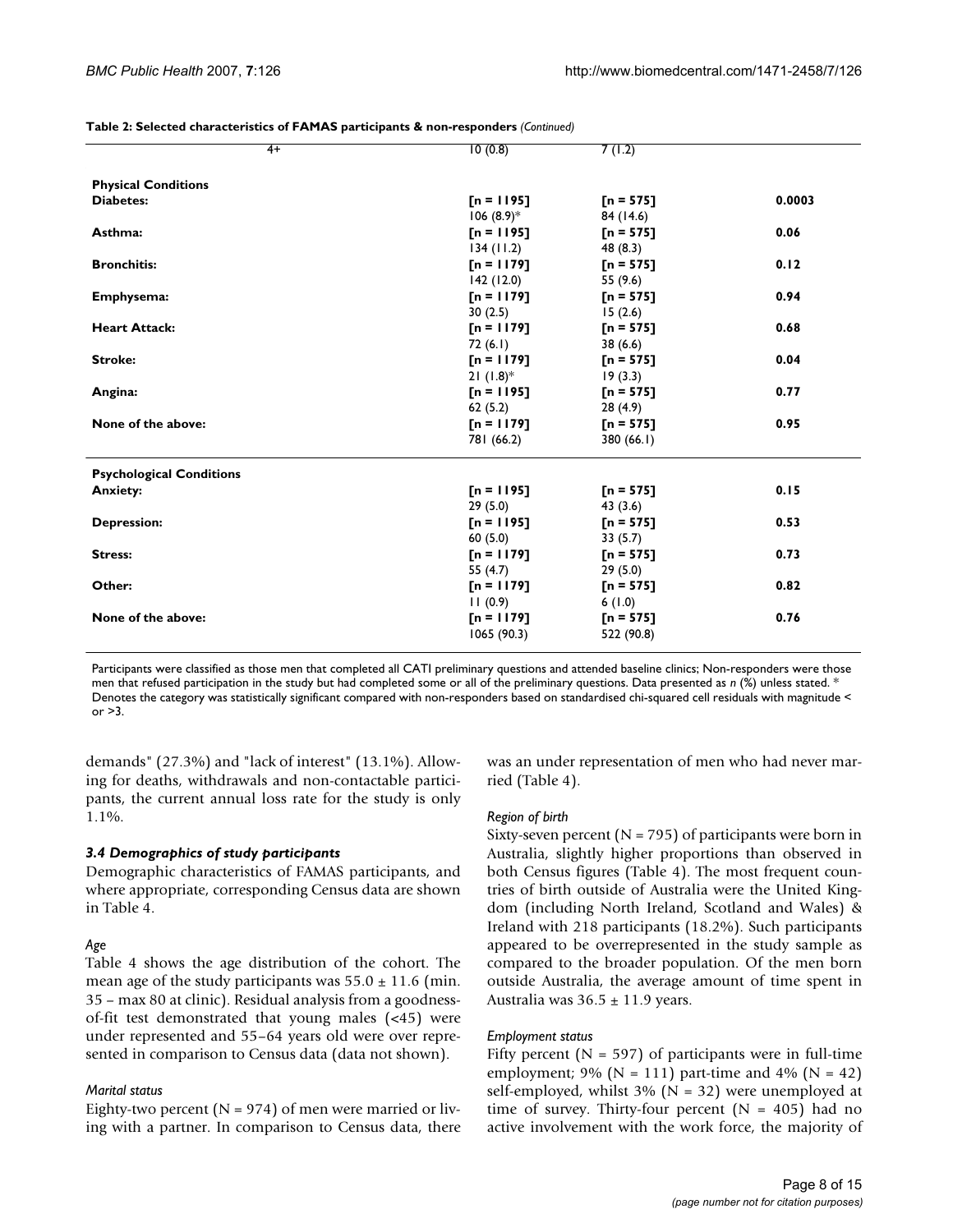| Table 3: Demographic characteristics of study withdrawals |  |
|-----------------------------------------------------------|--|
|-----------------------------------------------------------|--|

| Demographic                           | <b>Active Participants</b> | Withdrawn        | p value |
|---------------------------------------|----------------------------|------------------|---------|
| Age Group:                            | $[n = 1155]$               | $[n = 40]$       | 0.04    |
| $35 - 44$                             | 267(23.1)                  | 4(10.0)          |         |
| $45 - 54$                             | 318(27.5)                  | 8(20.0)          |         |
| $55 - 64$                             | 293 (25.4)                 | 12(30.0)         |         |
| $65 - 80$                             | 277 (23.9)                 | $16(40.0)*$      |         |
| <b>Marital Status:</b>                | $[n = 1153]$               | $[n = 40]$       |         |
| Married/Living With a Partner         | 940 (81.4)                 | 34 (85.0)        |         |
| Separated/Divorced                    | 124(10.7)                  | 2(5.0)           |         |
| Widowed                               | 32(2.8)                    | 1(2.5)           |         |
| Never Married                         | 57 (5.0)                   | 3(7.5)           |         |
| <b>Employment Status:</b>             | $[n = 1155]$               | $\Gamma$ n = 40] |         |
| Employed-full time                    | 587 (50.8)                 | 10(25.0)         |         |
| Employed part-time                    | 109(9.4)                   | 2(5.0)           |         |
| Employed-self employed/not stated     | 61(5.1)                    | 6(15.0)          |         |
| Unemployed                            | 31(2.7)                    | 1(2.5)           |         |
| Not in work force                     | 367 (31.4)                 | 21(52.5)         |         |
| <b>Education:</b>                     |                            |                  |         |
| <b>Any Qualification Post School:</b> | $[n = 1149]$               | $[n = 39]$       |         |
| Yes                                   | 827 (71.6)                 | 23(57.5)         |         |
| No                                    | 322 (27.9)                 | 16(40.0)         |         |
| <b>Highest Qualification:</b>         | $[n = 822]$                | $[n = 23]$       |         |
| Bachelor degree or higher             | 141(17.0)                  | 1(4.2)           |         |
| Trade/Apprenticeship                  | 378 (45.5)                 | 14(58.3)         |         |
| Certificate/Diploma                   | 256 (30.8)                 | 7(29.2)          |         |
| Other                                 | 47(5.7)                    | 1(4.2)           |         |
| <b>Gross Annual Household Income</b>  | $[n = 1134]$               | $[n = 40]$       |         |
| Up to \$12,000                        | 77(6.7)                    | 3(7.5)           |         |
| $$12,001 - $20,000$                   | 151(13.1)                  | 13(32.5)         |         |
| $$20,001 - $30,000$                   | 157(13.6)                  | 8(20.0)          |         |
| $$30,001 - $40,000$                   | 131(11.3)                  | 2(5.0)           |         |
| $$40,001 - $50,000$                   | 132(11.4)                  | 4(10.0)          |         |
| $$50,001 - $60,000$                   | 142(12.3)                  | 3(7.5)           |         |
| $$60,001 - $80,000$                   | 153(13.3)                  | 3(7.5)           |         |
| More than \$80,000                    | 191(16.5)                  | 4(10.0)          |         |

Study withdrawals were those participants lost to follow-up (withdrawn consent, death, lost contact) since first enrolment (Aug 2002). Data presented as *n* (%) unless stated. \* Denotes the category was statistically significant compared with active participants based on standardised chisquared cell residuals with magnitude < or > 3.

whom were retired ( $N = 351$ ). In general, there was good agreement between study and Census figures of employment (Table 4).

#### *Education level*

Seventy-one percent ( $N = 848$ ) of men had obtained some form of qualification since leaving school (Table 4). Sixtyseven percent ( $N = 392$ ) had obtained a trade qualification or equivalent,  $24\%$  (N = 142) had a bachelor degree or higher whilst 8% ( $N = 48$ ) reported having some other qualification (Table 4). The average age that participants left school was  $16.0 \pm 2.0$  years old. When compared to Census figures, which include all males over the age of 15

years, the FAMAS cohort appears to display a higher proportion of study participants with some form of postschool qualification; specifically, a higher proportion of trade & tertiary qualifications were observed in the cohort when compared to North West Adelaide and Australian males, respectively (Table 4).

#### *Gross annual household income*

For an approximate comparison, Census income data (Average Weekly Earnings) were extrapolated into annual figures. Of the 98% of study participants who disclosed their gross annual household income,  $7\%$  (N = 80) of men had gross household incomes in the lowest bracket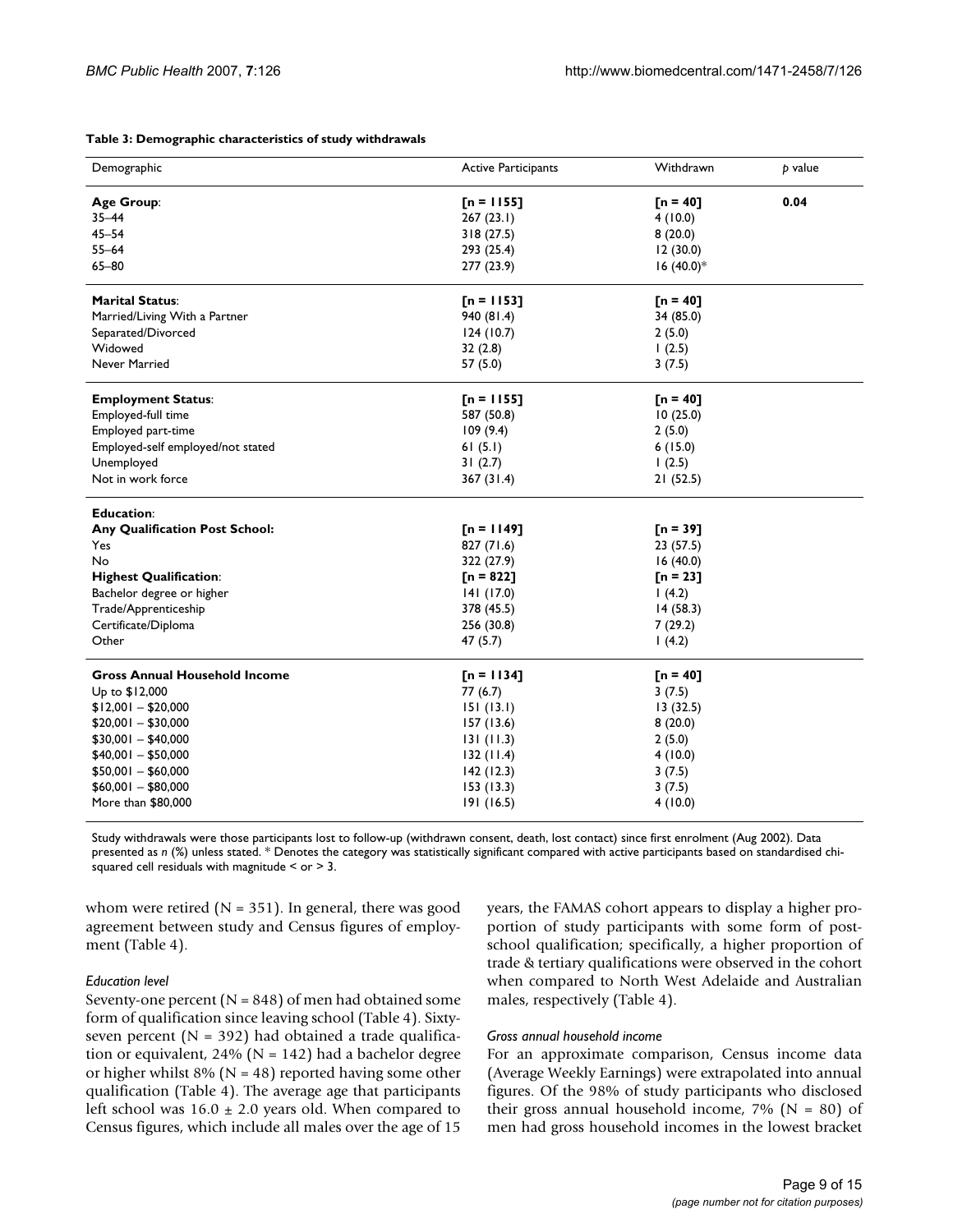#### **Table 4: Demographic profile of FAMAS participants.**

|                                   | <b>FAMAS</b>    |         | Census - NW Adel |        | Census - Aus |        |
|-----------------------------------|-----------------|---------|------------------|--------|--------------|--------|
|                                   | (n)             | $(\%)$  | (n)              | $(\%)$ | (n)          | $(\%)$ |
| Age                               |                 |         |                  |        |              |        |
| $35 - 44$                         | 271             | $22.7*$ | 40,931           | 32.4   | 1,409,361    | 32.0   |
| $45 - 54$                         | 326             | 27.3    | 34,993           | 27.7   | 1,276,302    | 29.0   |
| $55 - 64$                         | 305             | $25.5*$ | 24,271           | 9.2    | 884,786      | 20.1   |
| $65 - 80$                         | 293             | 24.5    | 32,409           | 20.6   | 835,577      | 19.0   |
| <b>Region of Birth</b>            |                 |         |                  |        |              |        |
| Oceania                           | 806             | 67.4    | 188,475          | 70.7   | 6,939,747    | 74.9   |
| Australia                         | 795             | 66.5    | 186,324          | 69.9   | 6,712,876    | 72.4   |
| Other                             | $\mathbf{H}$    | 0.9     | 2,151            | 0.8    | 226,871      | 2.4    |
| Europe                            | 345             | 28.9    | 49,510           | 18.6   | 1,077,073    | 11.6   |
| UK &Ireland                       | 218             | 18.2    | 26,230           | 9.8    | 545,146      | 5.9    |
| Other                             | 127             | 10.6    | 23,280           | 8.7    | 531,927      | 5.7    |
| Asia                              | 29              | 2.4     | 10,392           | 3.9    | 57,172       | 4.9    |
| Africa                            | $\overline{7}$  | 0.6     | 2,410            | 0.9    | 183,236      | 2.0    |
| Americas                          | 6               | 0.5     | 1,497            | 0.6    | 78,612       | 0.8    |
| Other                             | 0               | 0.0     | 216              | 0.1    | 8,653        | 0.1    |
| <b>Marital Status:</b>            |                 |         |                  |        |              |        |
| Married or Living With a Partner  | 974             | 81.5    | 86,567           | 68.6   | 3,118,768    | 64.1   |
| Separated/Divorced                | 126             | 10.5    | 19,891           | 15.8   | 623,689      | 16.6   |
| Widowed                           | 33              | 2.8     | 3,607            | 2.9    | 116,676      | 3.2    |
| Never Married                     | 60              | $5.0*$  | 16, 142          | 12.8   | 546,893      | 16.1   |
| <b>Employment Status:</b>         |                 |         |                  |        |              |        |
| Employed-full time                | 597             | 50.0    | 71,567           | 48.5   | 2,210,528    | 47.9   |
| Employed-part-time                | $\mathbf{H}$    | 9.3     | 13,681           | 9.3    | 477,007      | 10.3   |
| Employed-self employed/not stated | 42              | 3.5     | 1,795            | 1.2    | 77,849       | 1.7    |
| Unemployed                        | 32 <sub>2</sub> | 2.7     | 5,992            | 4.1    | 173,473      | 3.8    |
| Not in work force                 | 405             | 33.9    | 50,555           | 34.2   | 1,474,897    | 32.0   |
| <b>Education:</b>                 |                 |         |                  |        |              |        |
| Any qualification post-school?    |                 |         |                  |        |              |        |
| Yes                               | 850             | 71.1    | 46,025           | 35.8   | 2,977,559    | 41.0   |
| No                                | 338             | 28.3    | 71,721           | 55.7   | 3,532,760    | 48.6   |
| Non-school qualification:         |                 |         |                  |        |              |        |
| Bachelor or higher                | 142             | 24.2    | 7,643            | 13.4   | 910,318      | 24.4   |
| Trade                             | 392             | 66.8    | 38,382           | 67.4   | 2,067,241    | 55.4   |
| Other                             | 48              | 8.2     | 10,907           | 19.2   | 752,225      | 20.2   |

Census data was obtained from the Australian Bureau of Statistics' Basic Community Profiles for Australian, Northern Adelaide and Western Adelaide Statistical Divisions. Census data on employment status is available for all household males in the respective divisions aged 35 years or over. Census data on education includes all household males aged 15 years or over. \* Denotes the category was statistically significant compared with Census 2001 data using standardised chi-squared cell residuals with magnitude < or > 3.

(up to \$12,000 p.a.) (Figure 2) which appeared to be a higher proportion than that observed in the target population. The remaining income brackets in the cohort were consistent with the distribution observed in the broader populations (Figure 2), with the noted exception of an absence of the high-income spike observed in the Australian data.

# **Discussion**

The population sampled for the Florey Adelaide Male Ageing Study (FAMAS) has yielded participants broadly representative of the sampling region and the broader Australian population of Australian men aged 35–80 in key demographics. Efforts will now focus on maintaining participation in a unique and expanding investigative base.

All longitudinal studies must include an assessment of their baseline response rates [33]. Studies with low levels of initial recruitment can potentially introduce significant levels of selection bias into the sample. Response rates can be difficult to interpret as the methods used to calculate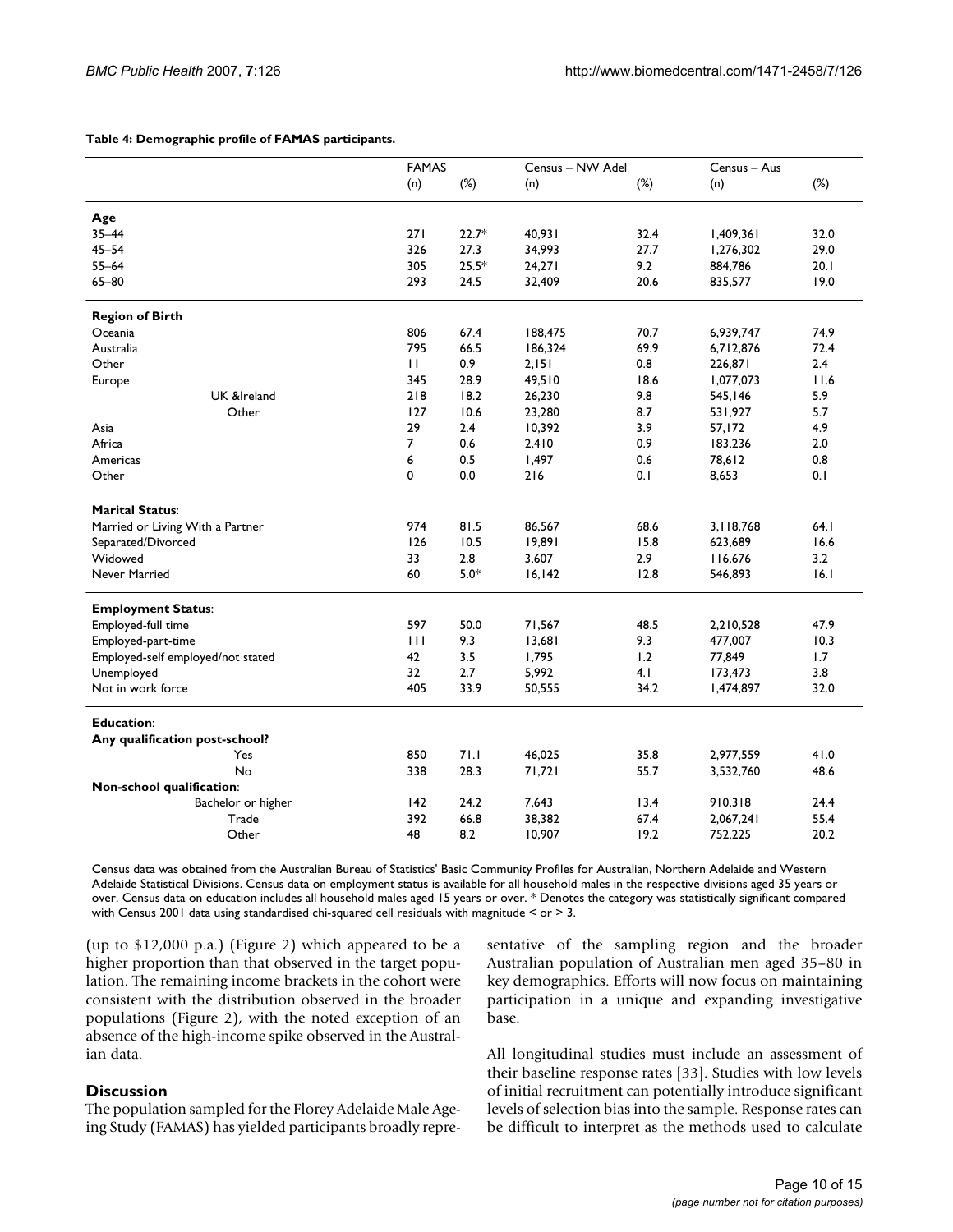

#### Figure 2

**Comparison of annual incomes between Census 2001 data and FAMAS participants**. Available Census 2001 income figures (Average Weekly Family Income) were altered to approximate collected annual gross household data. End income brackets were multiplied by 52; reported family income data was assumed to reflect gross household income.

them are often not specified. Some studies report response rates as a percentage of eligible people in the sample, whilst others report it as a percentage of the entire sample. The former often leads to much higher rates. Our chosen method concurs with that most often used in research of this type [33]. By way of comparison, our observed response rates (sample: 67.8%; clinic: 45.1%) appear much higher than those of another study (clinic response rate: 29%) using very similar sampling procedures [34]. Certainly given the study type and investigations (including detailed sexual health measures), the observed response rates seem sufficient.

Several other studies have employed additional methods to bolster their recruitment rates (see [32] for review). These have included the use of "volunteer enrichment" (e.g. Framingham Heart Study, [35]), whereby investigators allowed unsolicited participants to enter the study. Whilst many approaches from suitable candidates were received during promotional activities for the study, such requests were declined in favour of maintaining a randomly-selected sample. We have, however, managed to achieve reasonable levels of initial recruitment from our target population by minimizing exclusion criteria and incorporating measures in our study design that would appeal to our target population. Indeed, most studies [36,37] report that participation seems largely related to the perceived benefits of participation. Thus, measures

such as a comprehensive health review and relatively low contact time appear to have helped increase involvement in a population traditionally hesitant to participate [38,39]. Despite this, the most commonly cited reasons for study refusal were householders being either 'too busy' or 'not interested', universal responses in any study of this type [40]. Interestingly, people citing being 'too old', 'too sick' or for having 'no health problems' were only minor contributors to study refusal, in contrast to previous findings [41,42]. Whilst the reasons given for refusing participation in health research have been well documented elsewhere, there is a scarcity of such data from Australian male cohort studies. Such findings will have implications for future studies and preventative programmes involving ageing men.

Comparisons of non-responders and study participants in any study is useful in highlighting key points of difference between the two groups and allowing for an estimation of any sources of selection bias. The under representation of single men in the cohort provides further agreement with a volume of research [43] that suggests that people (especially the elderly) with live-in support systems generally demonstrate higher levels of attendance in health studies (and, more generally, better health outcomes) than people who live alone. There is also strong evidence to suggest that non-responders tend to display poorer health outcomes (e.g. an increased incidence of strokes [44] and dia-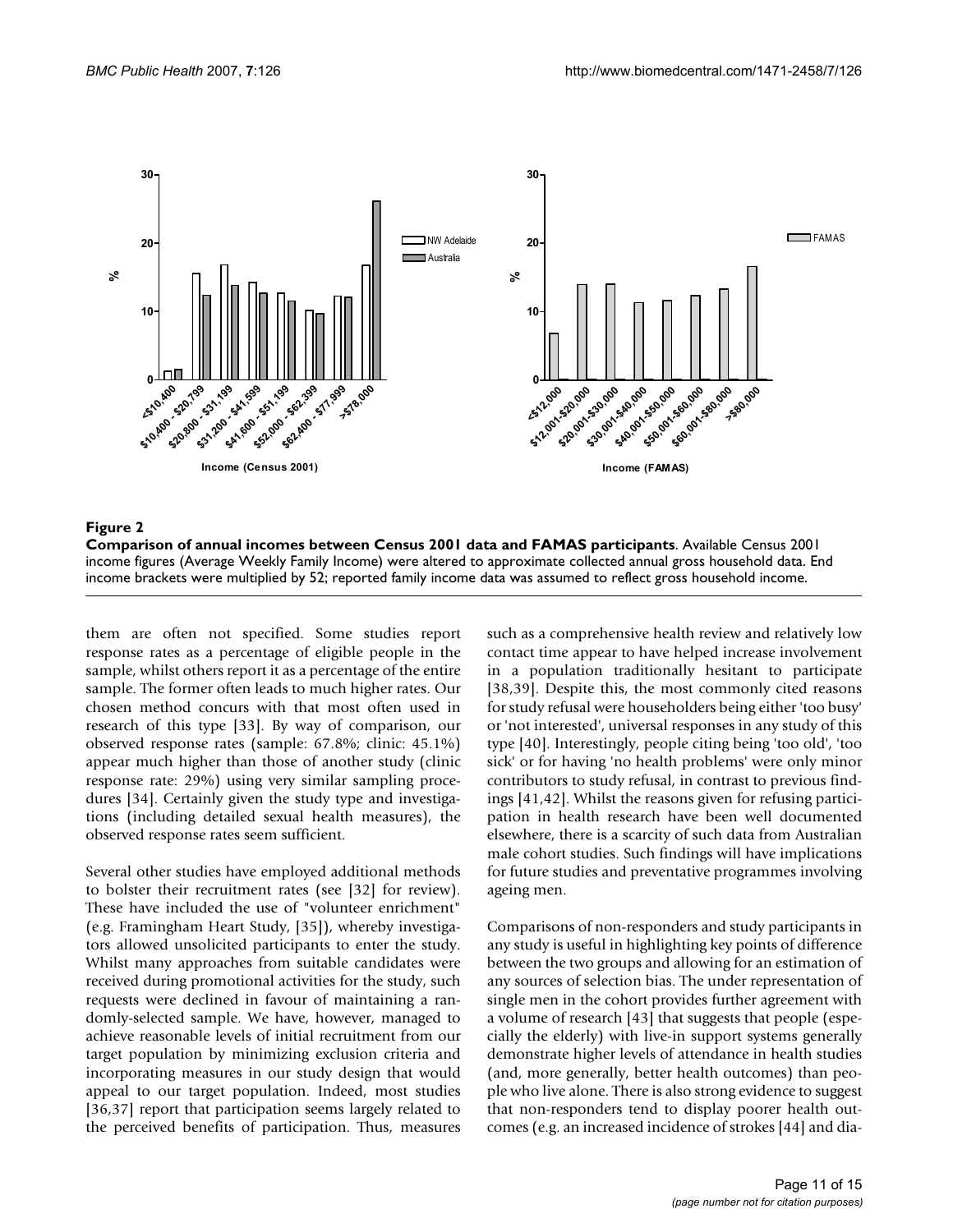betes [45]). However, in the present study nonparticipators were less likely to have had previous and current episodes of hypercholesterolemia. During prerecruitment promotion, strong emphasis was placed on the free cholesterol testing and, combined with a recent national emphasis on elevated cholesterol levels, this may have dissuaded men who had previously or were currently receiving treatment. In all, our analyses do suggest that our study participants are broadly representative of the sampled population and that those that were unwilling to participate did not create a substantial bias. However, the observed discrepancies will have to be taken into account when applying study results to the overall population.

In any longitudinal design, particular effort is needed in characterizing loss to follow up (LTFU) in order to help identify potential sources of future cohort loss [46]. Previous research has identified a host of demographic factors that are associated with LTFU (see [31] for review). In most population studies, those greater than 60 years are less likely to withdraw [47], although this is likely offset by an elevated death rate. Indeed, in the present study, almost half of all study losses were as a result of participant death, the large majority of which came from the initial 65–80 age bracket. Aside from age, no other demographic factor appears to have influenced LTFU. The current LTFU rates are extremely low in comparison to other studies of this type [4]. Whilst it is acknowledged that our second wave of clinic visits is yet to begin, we have none the less been able to maintain a good rate of contact with most of the cohort to date through a host of activities. Although efforts to maximize participation appear to have been effective, other successful measures adopted by similar studies (especially in the critical elder and younger brackets [47-49]) will also be utilized to maintain the stability of the cohort.

Whilst the ability to generalize results from a given study to the broader population is one of the key elements of longitudinal research it is quite often not the primary focus of the study. Certainly many of the more noted cohort studies (e.g. British Doctors Survey [50], CARDIA [51], Framingham [52]) were non-representative by design. In the present study however a broadly representative cohort was sought. As argued by Szklo [33], an important determinant in realizing a representative cohort is the selection of a complete sampling frame. In this context, our use of the Electronic White Pages may be seen as a limitation given that this restricts potential respondents to those with a connected line. However, research [14,53] using a comparable sampling technique, has suggested that this is not the case.

In terms of the age profile of our cohort, the lower proportion of young males in the cohort is notable. This is a common phenomenon in studies with similar sampling designs [31,53] and a number of initiatives to maximize the ongoing involvement of this group of men have been adopted in consequence (e.g. family days, targeting specific media outlets). The overrepresentation of the elderly has also been observed previously, and whilst the reasons for this are situation-dependant, it is generally considered that such participants can offer more time to communitybased research [54]. Whilst the profile of FAMAS participants did significantly differ from the broader community in selected age groups, the careful application of appropriate weights to future results should offset any age-influenced bias. Additionally, the present age profile will help to ensure adequate inter-age group comparisons can be performed, an important consideration in any ageing longitudinal study. Indeed, we would argue that our cohort is well placed long-term to cope with the attrition normally associated with studies of this type.

The low numbers in some regions of birth means that a statistical comparison was not warranted. Most notably, we do appear slightly overrepresented with participants from the UK/Ireland. Whilst no clear reasons exist for this discrepancy, it is interesting to note that some of the highest response rates for population studies are recorded in British surveys [55]. The apparent lower proportions in other regions (whilst not statistical) are slightly more difficult to explain, and may reflect a general trend towards non-participation in this country [56]. Similar patterns have been observed in a nationwide telephone-based survey of the reproductive health of approximately 6000 men age 40–80 (Men in Australia: Telephone Survey; MATeS) [57,58].

The income distribution for the cohort also appears broadly reflective of the wider populations. The disparity between the proportion of high household incomes in the north west Adelaide and Australian populations is indicative of some of the socio-economic disadvantages of the region [59].

Many population studies report that a respondents level of education strongly predicts their likelihood of involvement [60,61]. This notion received support in the present study with a higher proportion of participants with some post-school qualification as compared to the general population. These figures bode well for the stability of the cohort, with previous research demonstrating that those with a higher educational standard are less likely to withdraw [62,63]. Taken together, these figures suggest that the men in the present study are generally reflective of the community from which they were randomly selected and the Australian population as a whole.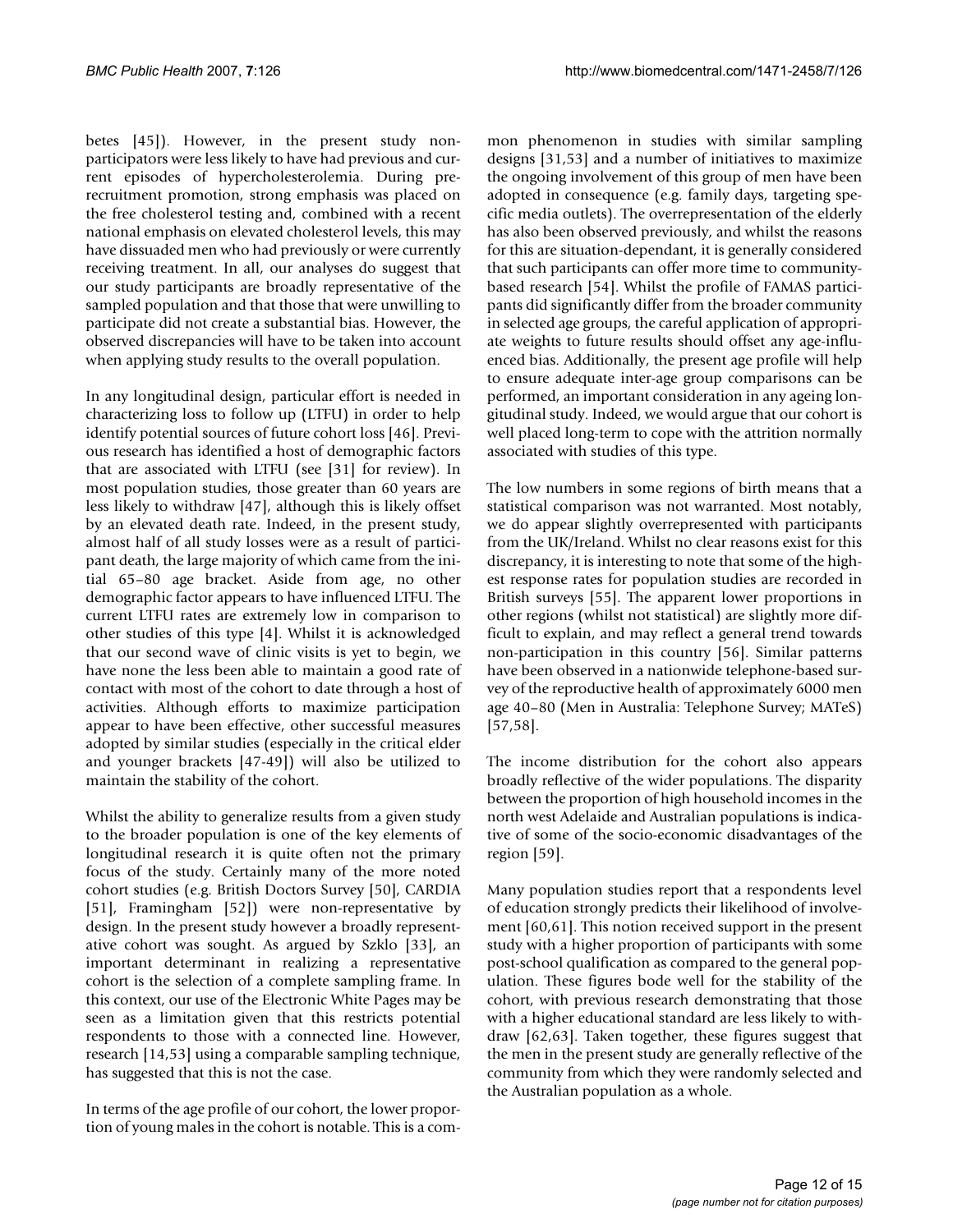In terms of the overall study frame, the occurrence of clinics at every five years should be adequate for the conditions under investigations. Whilst other cohort studies have benefited from more frequent clinical investigations [62,63] these studies were investigating inherently dynamic disease conditions or outcomes. In addition to the logistical and financial expense associated with clinics, participant contact beyond that which is necessary is likely to lower recruitment and increase LTFU. Also, in the present study there is a sustained effort to keep regular contact with participants in between clinic waves through annual follow-up questionnaires, sub-study investigations and cohort maintenance initiatives. In comparison to other longitudinal studies of ageing the incorporation of a "younger" subset is quite unique [4] and, provided these numbers can be maintained, will provide an invaluable opportunity to study the progression of various conditions and changing behaviours in men.

An *a priori* target of around 1200 participants was selected before recruitment ensuring sufficient power for the main outcome variables. Even relatively minor correlations between outcomes could be reliably detected. Whilst this cohort size may be smaller in comparison to other longitudinal studies of ageing we would argue that the focus on a single gender and the high stability of the cohort observed to date (in part due to the conscious efforts to minimize losses to follow-up) will ensure a relatively large number of active, participating subjects for the duration of the study.

The north west region of Adelaide appears an ideal community in which to investigate the ageing process, with a population that is largely reflective of the state with the highest proportion of elderly in Australia. The urban-specific focus of the study may limit the broader applicability of study results, however in the present circumstance incorporating regional participants was not feasible. Also, at present there are no home visits planned for participants with limited mobility given the logistics and expenses involved. There is still considerable debate on whether such measures can reduce the high attrition associated with elderly participants in cohort studies [64].

# **Conclusion**

The Florey Adelaide Male Ageing Study will provide an opportunity to add to existing ageing longitudinal research, both internationally and locally, with a wellcharacterized, broadly representative cohort that remains largely active. The study design reflects a growing trend of integrative research on ageing with inputs from a range of disciplines (endocrinology, epidemiology, gerontology, public health, psychology, sociology, ophthalmology, bone and joint disease, nutrition, genomic health, politics). The inclusion of middle aged participants is unique relative to most ageing longitudinal studies, and will allow the detection of earlier life trajectories and morbidity factors associated with healthy ageing in later life. Of the few longitudinal studies specific to conditions affecting men in Australia, most are characterised as specialized investigations of the late elderly, limiting the scope of problems addressed and the potential as a longitudinal study. By contrast, FAMAS offers a broad-based approach to many of the conditions of the ageing male, increasing acknowledged as areas that require significant research input.

# **Competing interests**

The author(s) declare that they have no competing interests.

# **Authors' contributions**

GAW & MTH conceived of the study. SAM participated in the design, management and coordination of the study and drafted the manuscript. GAW acts as Chief Investigator and continues to manage the study. MTH participated in the study design and coordination. SMM performed statistical analyses. All of the authors read and approved the final manuscript.

# **Additional material**

#### **Additional file 1**

*Health Service Utilization Questionnaire* Click here for file [\[http://www.biomedcentral.com/content/supplementary/1471-](http://www.biomedcentral.com/content/supplementary/1471-2458-7-126-S1.pdf) 2458-7-126-S1.pdf]

# **Acknowledgements**

The authors would like to acknowledge the clinic and recruitment staff for their invaluable efforts. Particular thanks are extended to Anne Taylor, Janet Grant, Sandy Pickering and all the staff of the NWAHS for all their assistance.

The study was initially supported by The University of Adelaide's Florey Foundation and is currently partially funded by the South Australian Premier's Science and Research Fund.

#### **References**

- 1. Australian Institute of Health and Welfare: *Older Australia at a glance. (AIHW Cat. No. AGE 12). Canberra* 2nd edition. 1999.
- 2. Commonwealth Department of Health and Ageing: *Population, Ageing and the Economy. (Research by Access Economics). Canberra* 2001.
- 3. Prime Ministers' Science, Engineering and Innovation Council: *Proming Healthy Ageing in Australia. Canberra* 2003.
- 4. Logie H, Hogan R, Peut A: **Longitudinal studies of ageing: Implications for future studies.** Australian Institute of Health and Welfare (AIHW cat. no. AGE 42). Canberra; 2004.
- 5. Fletcher R: **Testosterone Poisoning or Terminal Neglect? The Men's Health Issue.** In *Parliamentary Research Service (Research Paper No. 22)* Commonwealth of Australia. Canberra; 1995.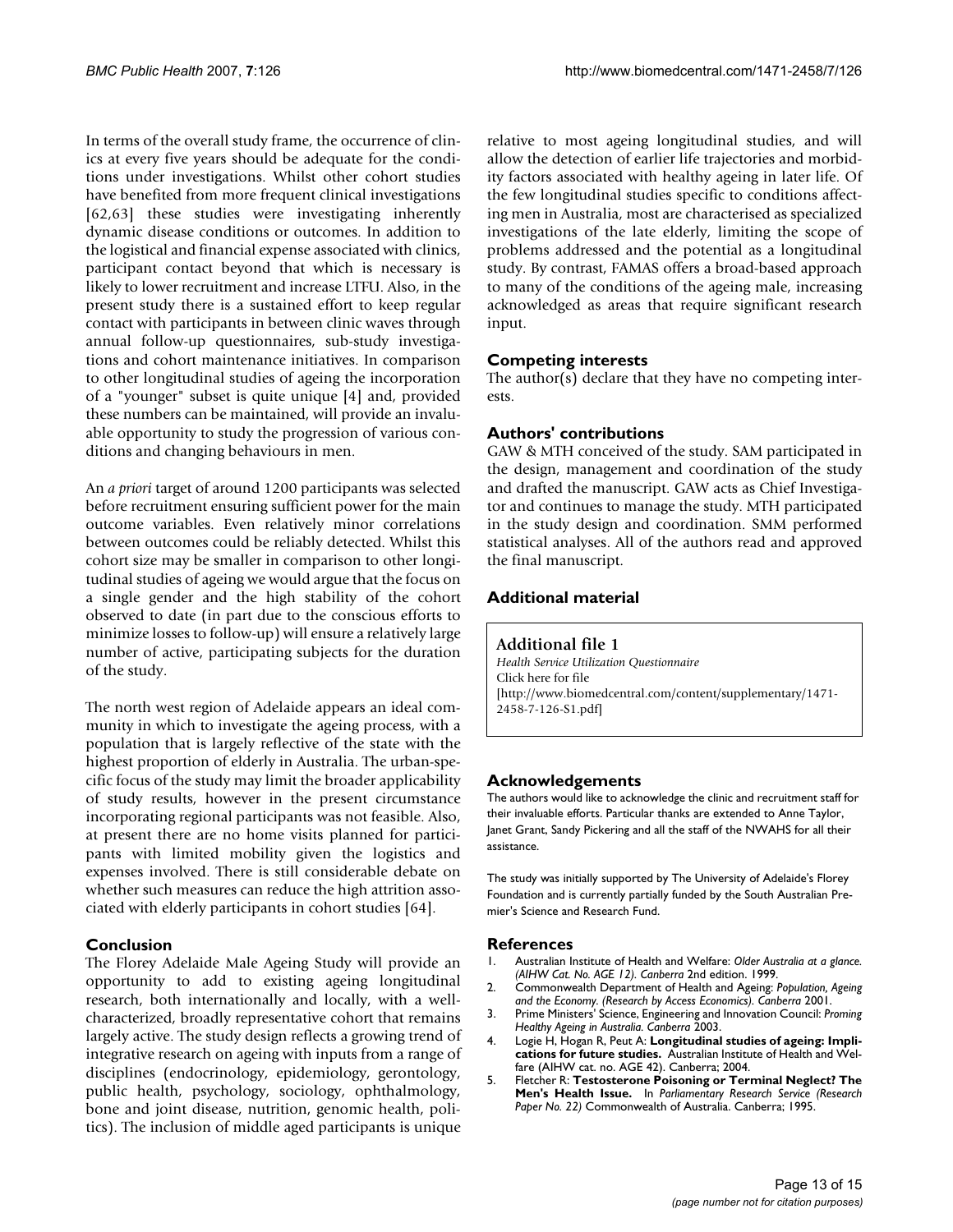- 6. Jacomb PA, Jorm AF, Korten AE, Rodgers B, Henderson S, Christensen H: **[GP attendance by elderly Australians: evidence for](http://www.ncbi.nlm.nih.gov/entrez/query.fcgi?cmd=Retrieve&db=PubMed&dopt=Abstract&list_uids=9059432) [unmet need in elderly men.](http://www.ncbi.nlm.nih.gov/entrez/query.fcgi?cmd=Retrieve&db=PubMed&dopt=Abstract&list_uids=9059432)** *Med J Aust* 1997, **166(3):**123-126.
- 7. Connell R, Schofield T, Walker L, Wood J, Butland D, Fisher J, Bowyer J: **Men's health: A research agenda and background report.** In *Department of Health and Aged Care* Commonwealth of Australia. Canberra; 1999.
- 8. **Australian Medical Association (AMA) Position Statement on Men's health** [\[http://www.ama.com.au/web.nsf/doc/WEEN-](http://www.ama.com.au/web.nsf/doc/WEEN-6B56JJ)[6B56JJ\]](http://www.ama.com.au/web.nsf/doc/WEEN-6B56JJ)
- 9. Mathers C: **Health differentials between Australian males and females: A statistical profile.** *National Men's Health Conference: 10–11 August 1995. Melbourne* .
- 10. Slattery ML, Edwards SL, Caan BJ, Kerber RA, Potter JD: **[Response](http://www.ncbi.nlm.nih.gov/entrez/query.fcgi?cmd=Retrieve&db=PubMed&dopt=Abstract&list_uids=7606315) [rates among control subjects in case-control studies.](http://www.ncbi.nlm.nih.gov/entrez/query.fcgi?cmd=Retrieve&db=PubMed&dopt=Abstract&list_uids=7606315)** *Ann Epidemiol* 1995, **5(3):**245-249.
- 11. Eastwood BJ, Gregor RD, MacLean DR, Wolf HK: **[Effects of](http://www.ncbi.nlm.nih.gov/entrez/query.fcgi?cmd=Retrieve&db=PubMed&dopt=Abstract&list_uids=8921454) [recruitment strategy on response rates and risk factor pro](http://www.ncbi.nlm.nih.gov/entrez/query.fcgi?cmd=Retrieve&db=PubMed&dopt=Abstract&list_uids=8921454)[file in two cardiovascular surveys.](http://www.ncbi.nlm.nih.gov/entrez/query.fcgi?cmd=Retrieve&db=PubMed&dopt=Abstract&list_uids=8921454)** *Int J Epidemiol* 1996, **25(4):**763-769.
- 12. Grant JF, Chittleborough CR, Taylor AW, Dal Grande E, Wilson DH, Phillips PJ, Adams RJ, Cheek J, Price K, Gill T, North West Adelaide Health Study Team: **[The North West Adelaide Health Study:](http://www.ncbi.nlm.nih.gov/entrez/query.fcgi?cmd=Retrieve&db=PubMed&dopt=Abstract&list_uids=16608529) [detailed methods and baseline segmentation of a cohort for](http://www.ncbi.nlm.nih.gov/entrez/query.fcgi?cmd=Retrieve&db=PubMed&dopt=Abstract&list_uids=16608529) [selected chronic diseases.](http://www.ncbi.nlm.nih.gov/entrez/query.fcgi?cmd=Retrieve&db=PubMed&dopt=Abstract&list_uids=16608529)** *Epidemiol Perspect Innov* 2006, **3:**4.
- 13. Dillman DA: *Mail and telephone surveys: the total design method* New York: Wiley-Interscience (Wiley & Sons); 1978.
- 14. Wilson D, Starr G, Taylor A, Dal Grande E: **[Random digit dialling](http://www.ncbi.nlm.nih.gov/entrez/query.fcgi?cmd=Retrieve&db=PubMed&dopt=Abstract&list_uids=10641355) [and Electronic White Pages samples compared: demo](http://www.ncbi.nlm.nih.gov/entrez/query.fcgi?cmd=Retrieve&db=PubMed&dopt=Abstract&list_uids=10641355)[graphic profiles and health estimates.](http://www.ncbi.nlm.nih.gov/entrez/query.fcgi?cmd=Retrieve&db=PubMed&dopt=Abstract&list_uids=10641355)** *Aust N Z J Public Health* 1999, **23(6):**627-33.
- 15. Australian Bureau of Statistics: *2001 Census Dictionary (Publication 2901.0). Canberra* 2001.
- 16. Wilson D, Wakefield MA, Taylor A: **The South Australian Health Omnibus Survey.** *Health Promot J Austr* 1992, **2:**47-49.
- 17. Ware JE Jr, Sherbourne CD: **[The MOS 36-item short-form](http://www.ncbi.nlm.nih.gov/entrez/query.fcgi?cmd=Retrieve&db=PubMed&dopt=Abstract&list_uids=1593914) [health survey \(SF-36\). I. Conceptual framework and item](http://www.ncbi.nlm.nih.gov/entrez/query.fcgi?cmd=Retrieve&db=PubMed&dopt=Abstract&list_uids=1593914) [selection.](http://www.ncbi.nlm.nih.gov/entrez/query.fcgi?cmd=Retrieve&db=PubMed&dopt=Abstract&list_uids=1593914)** *Med Care* 1992, **30(6):**473-483.
- 18. Beck AT, Beck RW: **[Screening depressed patients in family](http://www.ncbi.nlm.nih.gov/entrez/query.fcgi?cmd=Retrieve&db=PubMed&dopt=Abstract&list_uids=4635613) [practice. A rapid technic.](http://www.ncbi.nlm.nih.gov/entrez/query.fcgi?cmd=Retrieve&db=PubMed&dopt=Abstract&list_uids=4635613)** *Postgrad Med* 1972, **52(6):**81-85.
- Armstrong T, Bauman A, Davies J: Physical activity patterns of **Australian adults. Results of the 1999 Physical Activity Survey.** Australian Institute of Health and Welfare. Canberra; 2000.
- 20. Barry MJ, Fowler FJ Jr, O'Leary MP, Bruskewitz RC, Holtgrewe HL, Mebust WK, Cockett AT: **[The American Urological Association](http://www.ncbi.nlm.nih.gov/entrez/query.fcgi?cmd=Retrieve&db=PubMed&dopt=Abstract&list_uids=1279218) [symptom index for benign prostatic hyperplasia. The Meas](http://www.ncbi.nlm.nih.gov/entrez/query.fcgi?cmd=Retrieve&db=PubMed&dopt=Abstract&list_uids=1279218)urement Committee of the American Urological Associa[tion.](http://www.ncbi.nlm.nih.gov/entrez/query.fcgi?cmd=Retrieve&db=PubMed&dopt=Abstract&list_uids=1279218)** *J Urol* 1992, **148(5):**1549-1557.
- 21. Maislin G, Pack AI, Kribbs NB, Smith PL, Schwartz AR, Kline LR, Schwab RJ, Dinges DF: **[A survey screen for prediction of apnea.](http://www.ncbi.nlm.nih.gov/entrez/query.fcgi?cmd=Retrieve&db=PubMed&dopt=Abstract&list_uids=7610311)** *Sleep* 1995, **18(3):**158-166.
- 22. Hodge A, Patterson A, Brown W, Ireland P, Giles G: **The Anti Cancer Council of Victoria FFQ: Relative validity of nutrient intakes compared with weighted food records in young to middle aged women in a study of iron supplementation.** *Aust NZ J Pub Health* **24(6):**576-583.
- 23. Spector IP, Carey MP, Steinberg L: **[The sexual desire inventory:](http://www.ncbi.nlm.nih.gov/entrez/query.fcgi?cmd=Retrieve&db=PubMed&dopt=Abstract&list_uids=8880651) [development, factor structure, and evidence of reliability.](http://www.ncbi.nlm.nih.gov/entrez/query.fcgi?cmd=Retrieve&db=PubMed&dopt=Abstract&list_uids=8880651)** *J Sex Marital Ther* 1996, **22(3):**175-190.
- 24. Rosen RC, Riley A, Wagner G, Osterloh IH, Kirkpatrick J, Mishra A: **[The international index of erectile function \(IIEF\): a multidi](http://www.ncbi.nlm.nih.gov/entrez/query.fcgi?cmd=Retrieve&db=PubMed&dopt=Abstract&list_uids=9187685)[mensional scale for assessment of erectile dysfunction.](http://www.ncbi.nlm.nih.gov/entrez/query.fcgi?cmd=Retrieve&db=PubMed&dopt=Abstract&list_uids=9187685)** *Urology* 1997, **49(6):**822-830.
- 25. Feldman HA, Goldstein I, Hatzichristou DG, Krane RJ, McKinlay JB: **[Construction of a surrogate variable for impotence in the](http://www.ncbi.nlm.nih.gov/entrez/query.fcgi?cmd=Retrieve&db=PubMed&dopt=Abstract&list_uids=7730871) [Massachusetts Male Aging Study.](http://www.ncbi.nlm.nih.gov/entrez/query.fcgi?cmd=Retrieve&db=PubMed&dopt=Abstract&list_uids=7730871)** *J Clin Epidemiol* 1994, **47(5):**457-467.
- 26. Norton K, Olds T: **[Morphological evolution of athletes over](http://www.ncbi.nlm.nih.gov/entrez/query.fcgi?cmd=Retrieve&db=PubMed&dopt=Abstract&list_uids=11583103) [the 20th centur: causes and consequences.](http://www.ncbi.nlm.nih.gov/entrez/query.fcgi?cmd=Retrieve&db=PubMed&dopt=Abstract&list_uids=11583103)** *Sports Med* 2001, **31(11):**763-83.
- 27. Fuld PA, Masur DM, Blau AD, Crystal H, Aronson MK: **[Object](http://www.ncbi.nlm.nih.gov/entrez/query.fcgi?cmd=Retrieve&db=PubMed&dopt=Abstract&list_uids=2211974)[memory evaluation for prospective detection of dementia in](http://www.ncbi.nlm.nih.gov/entrez/query.fcgi?cmd=Retrieve&db=PubMed&dopt=Abstract&list_uids=2211974) [normal functioning elderly: predictive and normative data.](http://www.ncbi.nlm.nih.gov/entrez/query.fcgi?cmd=Retrieve&db=PubMed&dopt=Abstract&list_uids=2211974)** *J Clin Exp Neuropsychol* 1990, **12(4):**520-528.
- 28. Spreen O, Strauss E: **A compendium of neuropsychological tests.** 2nd edition. New York: Oxford University Press; 1998.
- 29. Lezak M: **Neuropsychological assessment.** 3rd edition. New York: Oxford University Press; 1995.
- 30. Martin S, Haren M, Taylor A, Middleton S, Wittert G: **[Cohort Pro](http://www.ncbi.nlm.nih.gov/entrez/query.fcgi?cmd=Retrieve&db=PubMed&dopt=Abstract&list_uids=17220174)[file : The Florey Adelaide Male Ageing Study \(FAMAS\).](http://www.ncbi.nlm.nih.gov/entrez/query.fcgi?cmd=Retrieve&db=PubMed&dopt=Abstract&list_uids=17220174)** *Int J Epidemiol* **36(2):**302-306. 2007 Jan 12
- 31. Hunt JR, White E: **[Retaining and tracking cohort study mem](http://www.ncbi.nlm.nih.gov/entrez/query.fcgi?cmd=Retrieve&db=PubMed&dopt=Abstract&list_uids=9762509)[bers.](http://www.ncbi.nlm.nih.gov/entrez/query.fcgi?cmd=Retrieve&db=PubMed&dopt=Abstract&list_uids=9762509)** *Epidemiol Rev* 1998, **20(1):**57-70.
- 32. Slattery ML, Edwards SL, Caan BJ, Kerber RA, Potter JD: **[Response](http://www.ncbi.nlm.nih.gov/entrez/query.fcgi?cmd=Retrieve&db=PubMed&dopt=Abstract&list_uids=7606315) [rates among control subjects in case-control studies.](http://www.ncbi.nlm.nih.gov/entrez/query.fcgi?cmd=Retrieve&db=PubMed&dopt=Abstract&list_uids=7606315)** *Ann Epidemiol* 1995, **5(3):**245-249.
- 33. Szklo M: **[Population-based cohort studies.](http://www.ncbi.nlm.nih.gov/entrez/query.fcgi?cmd=Retrieve&db=PubMed&dopt=Abstract&list_uids=9762511)** *Epidemiol Rev* 1998, **20(1):**81-90.
- 34. Dunstan DW, Zimmet PZ, Welborn TA, Cameron AJ, Shaw J, de Courten M, Jolley D, McCarty DJ: **[The Australian Diabetes,](http://www.ncbi.nlm.nih.gov/entrez/query.fcgi?cmd=Retrieve&db=PubMed&dopt=Abstract&list_uids=12062857) [Obesity and Lifestyle Study \(AusDiab\) – methods and](http://www.ncbi.nlm.nih.gov/entrez/query.fcgi?cmd=Retrieve&db=PubMed&dopt=Abstract&list_uids=12062857) [response rates.](http://www.ncbi.nlm.nih.gov/entrez/query.fcgi?cmd=Retrieve&db=PubMed&dopt=Abstract&list_uids=12062857)** *Diabetes Res Clin Pract* 2002, **57(2):**119-129.
- 35. Dawber TR, Meadors GF, Moore FE Jr: **Epidemiological approaches to heart disease: the Framingham Study.** *Am J Public Health* 1951, **41(3):**279-281.
- 36. Eastwood BJ, Gregor RD, MacLean DR, Wolf HK: **[Effects of](http://www.ncbi.nlm.nih.gov/entrez/query.fcgi?cmd=Retrieve&db=PubMed&dopt=Abstract&list_uids=8921454) [recruitment strategy on response rates and risk factor pro](http://www.ncbi.nlm.nih.gov/entrez/query.fcgi?cmd=Retrieve&db=PubMed&dopt=Abstract&list_uids=8921454)[file in two cardiovascular surveys.](http://www.ncbi.nlm.nih.gov/entrez/query.fcgi?cmd=Retrieve&db=PubMed&dopt=Abstract&list_uids=8921454)** *Int J Epidemiol* 1996, **25(4):**763-769.
- 37. Marmor JK, Oliveria SA, Donahue RP, Garrahie EJ, White MJ, Moore LL, Ellison RC: **[Factors encouraging cohort maintenance in a](http://www.ncbi.nlm.nih.gov/entrez/query.fcgi?cmd=Retrieve&db=PubMed&dopt=Abstract&list_uids=2037857) [longitudinal study.](http://www.ncbi.nlm.nih.gov/entrez/query.fcgi?cmd=Retrieve&db=PubMed&dopt=Abstract&list_uids=2037857)** *J Clin Epidemiol* 1991, **44(6):**531-535.
- Janzon L, Hanson BS, Isacsson SO, Lindell SE, Steen B: [Factors influ](http://www.ncbi.nlm.nih.gov/entrez/query.fcgi?cmd=Retrieve&db=PubMed&dopt=Abstract&list_uids=3746180)**[encing participation in health surveys. Results from prospec](http://www.ncbi.nlm.nih.gov/entrez/query.fcgi?cmd=Retrieve&db=PubMed&dopt=Abstract&list_uids=3746180)tive population study 'Men born in 1914' in Malmo, Sweden.** *J Epidemiol Community Health* 1986, **40(2):**174-177.
- Tibblin G, Aurell E, Hjortzberg-Nordlund H, Paulin S, Risholm L, Sanne H, Wilhelmsen L, Werkoe L: **[A General Health-Examina](http://www.ncbi.nlm.nih.gov/entrez/query.fcgi?cmd=Retrieve&db=PubMed&dopt=Abstract&list_uids=14334667)[tion of a Random Sample of 50-Year-Old Men in Goeteborg.](http://www.ncbi.nlm.nih.gov/entrez/query.fcgi?cmd=Retrieve&db=PubMed&dopt=Abstract&list_uids=14334667)** *Acta Med Scand* 1965, **177:**739-749.
- 40. Thorogood M, Coulter A, Jones L, Yudkin P, Muir J, Mant D: **[Factors](http://www.ncbi.nlm.nih.gov/entrez/query.fcgi?cmd=Retrieve&db=PubMed&dopt=Abstract&list_uids=8350036) [affecting response to an invitation to attend for a health](http://www.ncbi.nlm.nih.gov/entrez/query.fcgi?cmd=Retrieve&db=PubMed&dopt=Abstract&list_uids=8350036) [check.](http://www.ncbi.nlm.nih.gov/entrez/query.fcgi?cmd=Retrieve&db=PubMed&dopt=Abstract&list_uids=8350036)** *J Epidemiol Community Health* 1993, **47(3):**224-228.
- 41. Wall M, Teeland L: **[Non-participants in a preventive health](http://www.ncbi.nlm.nih.gov/entrez/query.fcgi?cmd=Retrieve&db=PubMed&dopt=Abstract&list_uids=15765642) [examination for cardiovascular disease: characteristics, rea](http://www.ncbi.nlm.nih.gov/entrez/query.fcgi?cmd=Retrieve&db=PubMed&dopt=Abstract&list_uids=15765642)sons for non-participation, and willingness to participate in [the future.](http://www.ncbi.nlm.nih.gov/entrez/query.fcgi?cmd=Retrieve&db=PubMed&dopt=Abstract&list_uids=15765642)** *Scand J Prim Health Care* 2004, **22(4):**248-251.
- 42. Jacomb PA, Jorm AF, Korten AE, Christensen H, Henderson AS: **[Pre](http://www.ncbi.nlm.nih.gov/entrez/query.fcgi?cmd=Retrieve&db=PubMed&dopt=Abstract&list_uids=11914148)[dictors of refusal to participate: a longitudinal health survey](http://www.ncbi.nlm.nih.gov/entrez/query.fcgi?cmd=Retrieve&db=PubMed&dopt=Abstract&list_uids=11914148) [of the elderly in Australia.](http://www.ncbi.nlm.nih.gov/entrez/query.fcgi?cmd=Retrieve&db=PubMed&dopt=Abstract&list_uids=11914148)** *BMC Public Health* 2002, **2:**4.
- Cape RD, Gibson S|: [The influence of clinical problems, age and](http://www.ncbi.nlm.nih.gov/entrez/query.fcgi?cmd=Retrieve&db=PubMed&dopt=Abstract&list_uids=7980234) **[social support on outcomes for elderly persons referred to](http://www.ncbi.nlm.nih.gov/entrez/query.fcgi?cmd=Retrieve&db=PubMed&dopt=Abstract&list_uids=7980234) [regional aged care assessment teams.](http://www.ncbi.nlm.nih.gov/entrez/query.fcgi?cmd=Retrieve&db=PubMed&dopt=Abstract&list_uids=7980234)** *Aust N Z J Med* 1994, **24(4):**378-385.
- 44. Li C, Engstrom G, Hedblad B, Berglund G, Janzon L: **[Risk factors for](http://www.ncbi.nlm.nih.gov/entrez/query.fcgi?cmd=Retrieve&db=PubMed&dopt=Abstract&list_uids=15618439) [stroke in subjects with normal blood pressure: a prospective](http://www.ncbi.nlm.nih.gov/entrez/query.fcgi?cmd=Retrieve&db=PubMed&dopt=Abstract&list_uids=15618439) [cohort study.](http://www.ncbi.nlm.nih.gov/entrez/query.fcgi?cmd=Retrieve&db=PubMed&dopt=Abstract&list_uids=15618439)** *Stroke* 2005, **36(2):**234-238.
- Engstrom G, Hedblad B, Nilsson P, Wollmer P, Berglund G, Janzon L: **[Lung function, insulin resistance and incidence of cardiovas](http://www.ncbi.nlm.nih.gov/entrez/query.fcgi?cmd=Retrieve&db=PubMed&dopt=Abstract&list_uids=12702035)[cular disease: a longitudinal cohort study.](http://www.ncbi.nlm.nih.gov/entrez/query.fcgi?cmd=Retrieve&db=PubMed&dopt=Abstract&list_uids=12702035)** *J Intern Med* 2003, **253(5):**574-581.
- 46. Zunzunegui MV, Beland F, Gutierrez-Cuadra P: **[Loss to follow-up in](http://www.ncbi.nlm.nih.gov/entrez/query.fcgi?cmd=Retrieve&db=PubMed&dopt=Abstract&list_uids=11337214) [a longitudinal study on aging in Spain.](http://www.ncbi.nlm.nih.gov/entrez/query.fcgi?cmd=Retrieve&db=PubMed&dopt=Abstract&list_uids=11337214)** *J Clin Epidemiol* 2001, **54(5):**501-510.
- 47. Mihelic AH, Crimmins EM: **[Loss to folow-up in a sample of](http://www.ncbi.nlm.nih.gov/entrez/query.fcgi?cmd=Retrieve&db=PubMed&dopt=Abstract&list_uids=9008680) [Americans 70 years of age and older: The LSOA 1984–1990.](http://www.ncbi.nlm.nih.gov/entrez/query.fcgi?cmd=Retrieve&db=PubMed&dopt=Abstract&list_uids=9008680)** *J Gerontol B Psychol Sci Soc Sci* 1997, **52(1):**S37-48.
- 48. Psaty BM, Cheadle A, Koepsell TD, Diehr P, Wickizer T, Curry S, VonKorff M, Perrin EB, Pearson DC, Wagner EH: **[Race- and ethnic](http://www.ncbi.nlm.nih.gov/entrez/query.fcgi?cmd=Retrieve&db=PubMed&dopt=Abstract&list_uids=8023804)[ity-specific characteristics of participants lost to follow-up in](http://www.ncbi.nlm.nih.gov/entrez/query.fcgi?cmd=Retrieve&db=PubMed&dopt=Abstract&list_uids=8023804) [a telephone cohort.](http://www.ncbi.nlm.nih.gov/entrez/query.fcgi?cmd=Retrieve&db=PubMed&dopt=Abstract&list_uids=8023804)** *Am J Epidemiol* 1994, **140(2):**161-171.
- 49. Hebert R, Bravo G, Korner-Bitensky N, Voyer L: **[Refusal and infor](http://www.ncbi.nlm.nih.gov/entrez/query.fcgi?cmd=Retrieve&db=PubMed&dopt=Abstract&list_uids=8676188)[mation bias associated with postal questionnaires and face](http://www.ncbi.nlm.nih.gov/entrez/query.fcgi?cmd=Retrieve&db=PubMed&dopt=Abstract&list_uids=8676188)[to-face interviews in very elderly subjects.](http://www.ncbi.nlm.nih.gov/entrez/query.fcgi?cmd=Retrieve&db=PubMed&dopt=Abstract&list_uids=8676188)** *J Clin Epidemiol* 1996, **49(3):**373-381.
- 50. Doll R, Hill AB: **[Mortality in relation to smoking: ten years'](http://www.ncbi.nlm.nih.gov/entrez/query.fcgi?cmd=Retrieve&db=PubMed&dopt=Abstract&list_uids=14132080) [observations of British doctors.](http://www.ncbi.nlm.nih.gov/entrez/query.fcgi?cmd=Retrieve&db=PubMed&dopt=Abstract&list_uids=14132080)** *Br Med J* 1964, **1(5396):**1460-7.
- 51. Friedman GD, Cutter G, Donahue R, Hughes G, Hulley S, Jacobs D Jr, Liu K, Savage P: **[CARDIA : Study design, recruitment and](http://www.ncbi.nlm.nih.gov/entrez/query.fcgi?cmd=Retrieve&db=PubMed&dopt=Abstract&list_uids=3204420) [some characteristics of the examined subjects.](http://www.ncbi.nlm.nih.gov/entrez/query.fcgi?cmd=Retrieve&db=PubMed&dopt=Abstract&list_uids=3204420)** *J Clin Epidemiol* 1988, **41:**1105-1116.